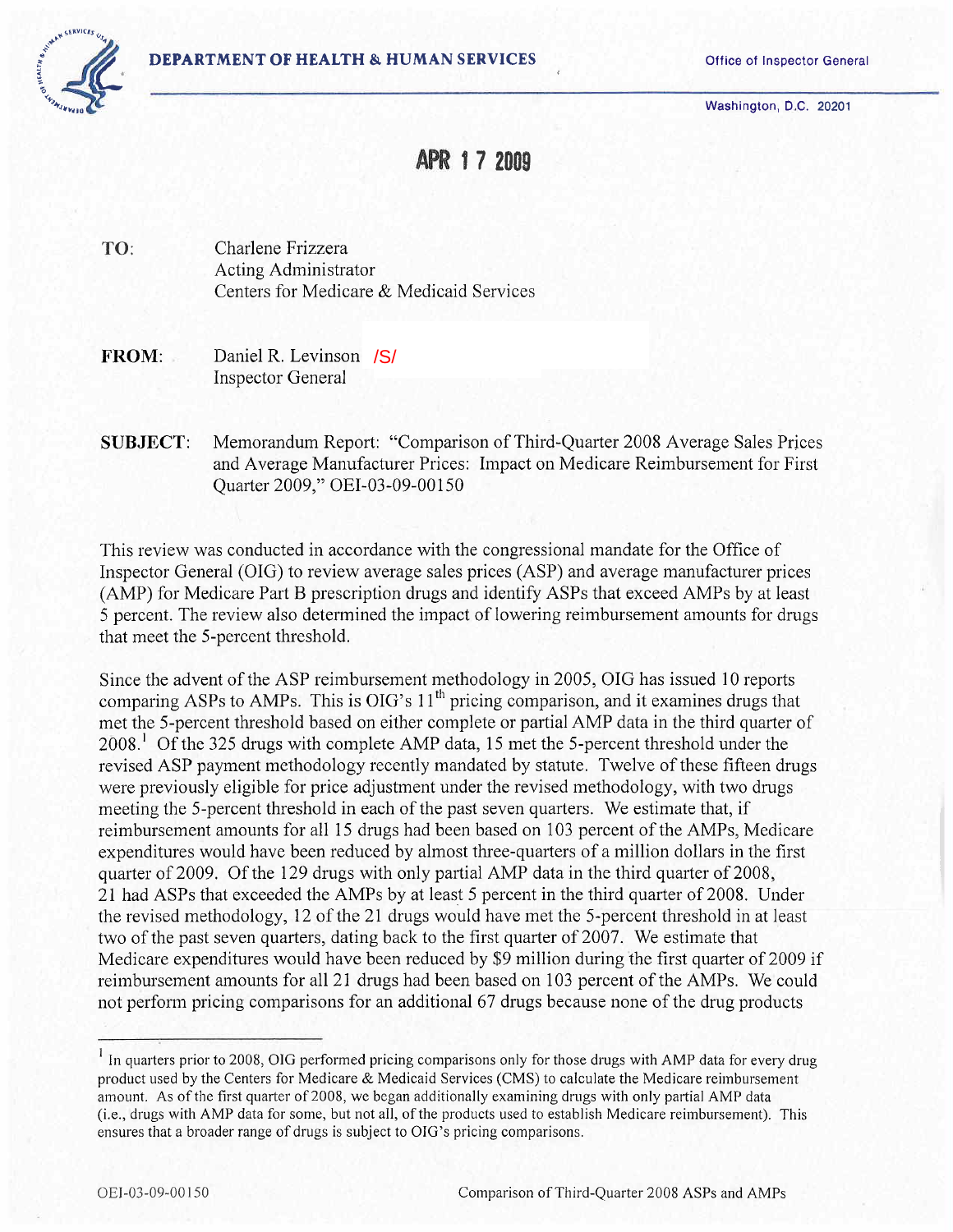#### Page 2 – Charlene Frizzera

used to establish Medicare reimbursement had corresponding AMP data. Manufacturers for almost 30 percent of those drug products had Medicaid drug rebate agreements and were therefore generally required to submit AMPs. OIG will continue to work with CMS to evaluate and pursue appropriate actions against those manufacturers that fail to submit required data.

### **BACKGROUND**

Section 1847A(d)(2)(B) of the Social Security Act (the Act) mandates that OIG compare ASPs to AMPs. Pursuant to sections 1847A(d)(3)(A) and (B) of the Act, if OIG finds that the ASP for a drug exceeds the AMP by a certain percentage (currently 5 percent), the Secretary of the Department of Health and Human Services (the Secretary) may disregard the ASP for the drug when setting reimbursement amounts. Section 1847A(d)(3)(C) of the Act goes on to state that ". . . the Inspector General shall inform the Secretary (at such times as the Secretary may specify to carry out this subparagraph) and the Secretary shall, effective as of the next quarter, substitute for the amount of payment . . . the lesser of (i) the widely available market price . . . (if any); or (ii) 103 percent of the average manufacturer price . . . ."

### **Medicare Part B Coverage of Prescription Drugs**

Medicare Part B covers only a limited number of outpatient prescription drugs. Covered drugs include injectable drugs administered by a physician; certain self-administered drugs, such as oral anticancer drugs and immunosuppressive drugs; drugs used in conjunction with durable medical equipment; and some vaccines.

#### **Medicare Part B Payments for Prescription Drugs**

CMS contracts with private companies, known as Medicare Administrative Contractors (MAC), to process and pay Medicare Part B claims, including those for prescription drugs. To obtain reimbursement for covered outpatient prescription drugs, physicians and suppliers submit claims to their MACs using procedure codes. CMS established the Healthcare Common Procedure Coding System (HCPCS) to provide a standardized coding system for describing the specific items and services provided in the delivery of health care. In the case of prescription drugs, each HCPCS code defines the drug name and dosage size but does not specify manufacturer or package size information.

Medicare and its beneficiaries spent approximately \$11 billion for Part B drugs in [2](#page-1-0)007.<sup>2</sup> Although Medicare paid for more than 600 outpatient prescription drug HCPCS codes that year, most of the spending for Part B drugs was concentrated on a relatively small subset of those codes. In 2007, 52 codes accounted for 90 percent of the expenditures for Part B drugs, with only 11 of these drugs representing half of the total Part B drug expenditures.

<span id="page-1-0"></span><sup>&</sup>lt;sup>2</sup> Medicare expenditures for Part B drugs were calculated using 2007 data in CMS's Part B Extract and Summary System (BESS), which were 98 percent complete at the time of extraction.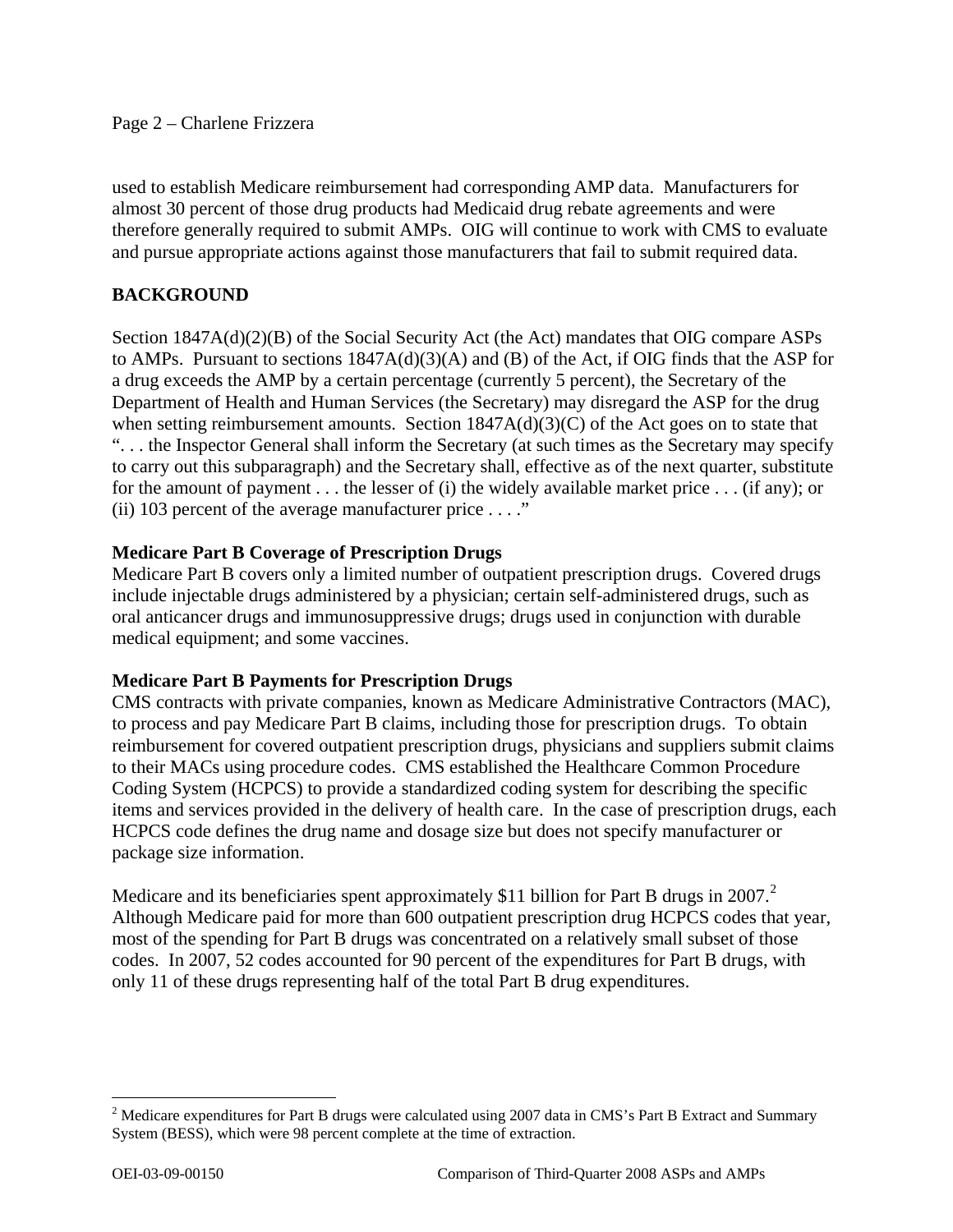#### Page 3 – Charlene Frizzera

#### **Reimbursement Methodology for Part B Drugs and Biologicals**

Since January 2005, Medicare Part B has been paying for most covered drugs using a reimbursement methodology based on ASPs.<sup>[3](#page-2-0)</sup> Section 1847A(c) of the Act, as added by the Medicare Prescription Drug, Improvement, and Modernization Act of 2003, P.L. No. 108-173, defines an ASP as a manufacturer's sales of a drug to all purchasers in the United States in a calendar quarter divided by the total number of units of the drug sold by the manufacturer in that same quarter. The ASP is net of any price concessions, such as volume discounts, prompt pay discounts, cash discounts, free goods contingent on purchase requirements, chargebacks, and rebates other than those obtained through the Medicaid drug rebate program.<sup>[4](#page-2-1)</sup> Sales that are nominal in amount are exempted from the ASP calculation, as are sales excluded from the determination of "best price" in the Medicaid drug rebate program.<sup>[5](#page-2-2) [6](#page-2-3)</sup>

Manufacturers report ASPs by national drug codes (NDC), which are 11-digit identifiers that indicate the manufacturer, product dosage form, and package size of the drug. Manufacturers must provide CMS with the ASP and volume of sales for each NDC on a quarterly basis, with submissions due 30 days after the close of each quarter.<sup>[7](#page-2-4)</sup>

Because Medicare Part B reimbursement for outpatient drugs is based on HCPCS codes rather than NDCs and more than one NDC may meet the definition of a particular HCPCS code, CMS has developed a file that "crosswalks" manufacturers' NDCs to HCPCS codes. CMS uses information in this crosswalk file to calculate volume-weighted ASPs for covered HCPCS codes.

#### **Calculation of Volume-Weighted Average Sales Prices**

To calculate volume-weighted ASPs, CMS uses an equation that involves the following variables: the ASP for the 11-digit NDC as reported by the manufacturer, the volume of sales for the NDC as reported by the manufacturer, and the number of billing units in the NDC as determined by CMS. The amount of the drug contained in an NDC may differ from the amount of the drug specified by the HCPCS code that providers use to bill Medicare. Therefore, the number of billing units in an NDC describes the number of HCPCS code units that are in that NDC. For instance, an NDC may contain a total of 10 milliliters of Drug A, but the corresponding HCPCS code may be defined as only 5 milliliters of Drug A. In this case, there are two billing units in the NDC. CMS calculates the number of billing units in each NDC when developing its crosswalk files.

<span id="page-2-0"></span> $3 \text{ In } 2004$ , the reimbursement amount for most covered drugs was based on 85 percent of the average wholesale price as published in national pricing compendia, such as the "Red Book." Before 2004, Medicare Part B reimbursed for covered drugs based on the lower of either the billed amount or 95 percent of the average wholesale price.<br><sup>4</sup> Sections

Section  $1847A(c)(3)$  of the Act.

<span id="page-2-2"></span><span id="page-2-1"></span><sup>&</sup>lt;sup>5</sup> Pursuant to section 1927(c)(1)(C)(i) of the Act, "best price" is the lowest price available from the manufacturer during the rebate period to any wholesaler, retailer, provider, health maintenance organization, nonprofit entity, or governmental entity within the United States, with certain exceptions.

<span id="page-2-3"></span> $\frac{6}{6}$  Section 1847A(c)(2) of the Act.

<span id="page-2-4"></span><sup>&</sup>lt;sup>7</sup> Section 1927(b)(3) of the Act.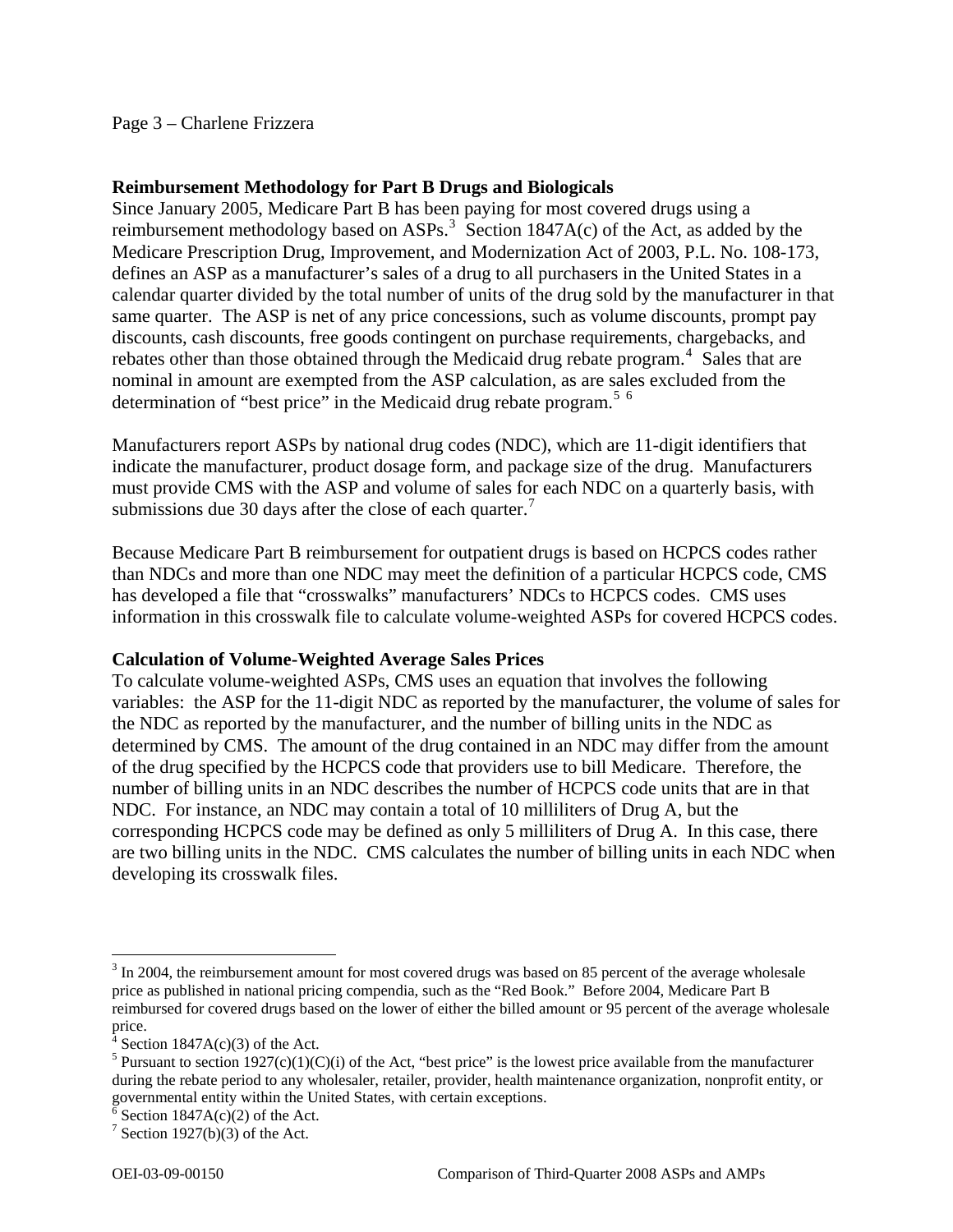#### Page 4 – Charlene Frizzera

Before April 2008, CMS calculated volume-weighted ASPs using the equation presented in Appendix A. However, section 112(a) of the Medicare, Medicaid, and SCHIP Extension Act of 2007, P.L. No. 110-173, changed section 1847A(b) of the Act to require that CMS compute volume-weighted ASPs using a revised methodology, effective April 2008. This revised methodology was proposed by OIG in a February 2006 report entitled "Calculation of Volume-Weighted Average Sales Price for Medicare Part B Prescription Drugs" (OEI-03-05-00310). The revised equation for calculating volume-weighted ASPs is also provided in Appendix A.

First-quarter 2009 Medicare allowances for most covered drug codes were based on third-quarter 2008 ASP submissions from manufacturers, which were volume-weighted using the revised methodology. Under the ASP pricing methodology, the Medicare allowance for most Part B drugs is equal to 106 percent of the volume-weighted ASP for the HCPCS code. Medicare beneficiaries are responsible for 20 percent of this amount in the form of coinsurance.

#### **The Medicaid Drug Rebate Program and Average Manufacturer Prices**

For Federal payment to be available for covered outpatient drugs provided under Medicaid, sections  $1927(a)(1)$  and  $(b)(1)$  of the Act mandate that drug manufacturers enter into rebate agreements with the Secretary and pay quarterly rebates to State Medicaid agencies. Under these rebate agreements and pursuant to section 1927(b)(3) of the Act, manufacturers must provide CMS with the AMP for each of their NDCs on a quarterly basis, with submissions due 30 days after the close of each quarter. $8$ 

As generally defined in section  $1927(k)(1)$  of the Act, the AMP is the average price paid to the manufacturer for the drug in the United States by wholesalers for drugs distributed to the retail pharmacy class of trade. Before the passage of the DRA, manufacturers were required to deduct customary prompt pay discounts when calculating AMPs. However, section  $6001(c)(1)$  of the DRA amended section  $1927(k)(1)$  of the Act, such that AMPs must be determined without regard to customary prompt pay discounts, effective January 2007. In December 2006, CMS instructed manufacturers to exclude customary prompt pay discounts from their AMP calculations as of January 2007. $9\,$  $9\,$  In July 2007, CMS published a final rule at 72 Fed. Reg. 39142 (July 17, 2007) that, among other things, implements section  $6001(c)(1)$  of the DRA and clarifies the way in which the AMP must be calculated. Specifically, 42 CFR § 447.504 of the final regulation clarifies the manner in which the AMP is to be determined.<sup>[10](#page-3-2)</sup>

<span id="page-3-0"></span> $8$  Section 6001(b)(1)(A) of the Deficit Reduction Act of 2005 (DRA), P.L. No. 109-171, changed section 1927(b) of the Act to require that manufacturers also report AMPs on a monthly basis, effective January 2007. Drug manufacturers will continue to report quarterly AMP data in addition to their monthly submissions. 9

<span id="page-3-1"></span><sup>&</sup>lt;sup>9</sup> CMS, Medicaid Drug Rebate Program, "Bulletin for Participating Drug Manufacturers," Release No. 76, December 15, 2006.

<span id="page-3-2"></span><sup>&</sup>lt;sup>10</sup> In December 2007, the United States District Court for the District of Columbia preliminarily enjoined the implementation of the regulation for certain purposes not relevant to this report. Section 203 of the Medicare Improvements for Patients and Providers Act of 2008 also delayed the implementation of certain aspects of the regulation and the DRA requirements. Again, those aspects are not relevant for the purposes of this report.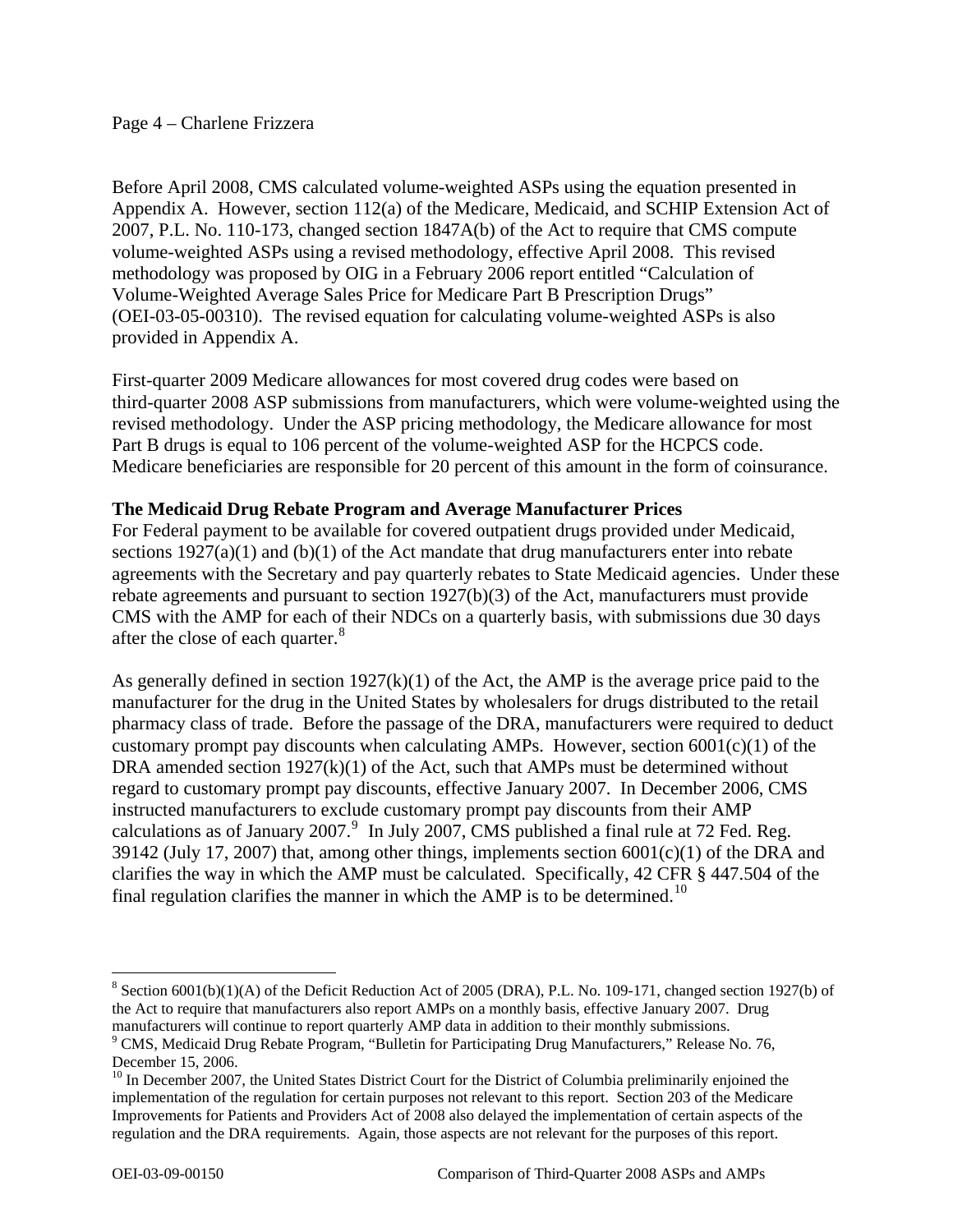The AMP is generally calculated as a weighted average of prices for all of a manufacturer's package sizes of a drug sold during a given quarter and is reported for the lowest identifiable quantity of the drug (e.g., 1 milliliter, 1 tablet, 1 capsule).

If a manufacturer fails to provide AMP data in a timely manner, civil monetary penalties may be imposed.<sup>[11](#page-4-0)</sup> In addition, pursuant to section 1927(b)(4)(B) of the Act, the Secretary may terminate a rebate agreement "for violation of the requirements of the agreement or other good cause shown." CMS has terminated a number of manufacturers for failure to report drug-pricing data as required by section 1927 of the Act. CMS has also provided OIG with information about manufacturers that failed to submit drug-pricing data for the purposes of evaluating potential civil monetary penalty actions.

### **Office of Inspector General's Monitoring of Average Sales Prices and Average Manufacturer Prices**

In accordance with its congressional mandate, OIG has issued nine quarterly pricing comparisons since the ASP reimbursement methodology for Part B drugs was implemented in January 2005. In addition, OIG recently completed an annual overview of ASPs and AMPs, which examined data across all four quarters of 2007 using the revised ASP payment methodology recently implemented by CMS. A list of all 10 reports is provided in Appendix B.

Although CMS has acknowledged the Secretary's authority to adjust ASP payment limits based on the findings of OIG's pricing comparisons, CMS has yet to make any changes to Part B drug reimbursement as a result of these studies. Rather, CMS has emphasized both the complexity of substituting payment amounts and the importance of proceeding cautiously to avoid unintended consequences.[12](#page-4-1) In commenting on OIG's reports, CMS has expressed a desire to both better understand fluctuating differences between ASPs and AMPs and engage stakeholders, with the intent of developing a process for making price substitutions.<sup>[13](#page-4-2)</sup> However, CMS has not specified what, if any, steps it will take to adjust Medicare reimbursement amounts for drugs that meet the 5-percent threshold specified in section 1847A(d)(3) of the Act.

OIG will continue to meet its congressional mandate by issuing reports based on quarterly pricing comparisons, along with annual overviews to summarize findings across each calendar year.

### **METHODOLOGY**

We obtained a file from CMS containing NDC-level ASP data from the third quarter of 2008, which were used to establish Part B drug reimbursement amounts for the first quarter of 2009. This file also includes information that crosswalks NDCs to their corresponding HCPCS codes.

 $\overline{a}$ <sup>11</sup> Pursuant to section  $1927(b)(3)(C)$  of the Act.

<span id="page-4-1"></span><span id="page-4-0"></span><sup>12</sup> OEI-03-08-00450, December 2008.

<span id="page-4-2"></span><sup>13</sup> OEI-03-07-00140, July 2007, and OEI-03-08-00450, December 2008.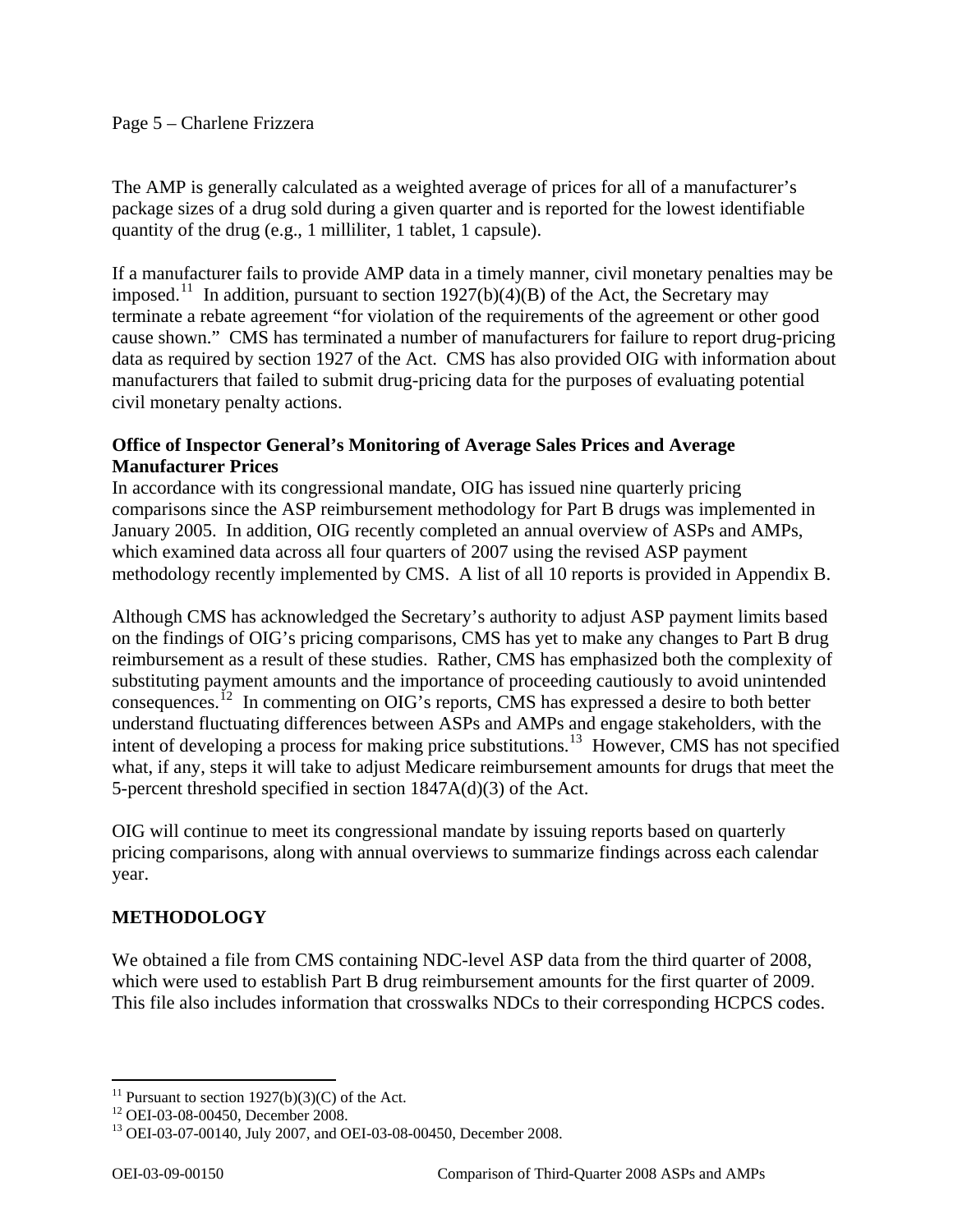Page 6 – Charlene Frizzera

Both the ASP data and the crosswalk data were current as of December 18, 2008. We also obtained AMP data from CMS for the third quarter of 2008, which were current as of November 6, 2008.

### **Analysis of Average Sales Price Data From the Third Quarter of 2008**

As mentioned previously, Medicare does not base reimbursement for covered drugs on NDCs; instead, it uses HCPCS codes. Therefore, CMS uses ASP information submitted by manufacturers for each NDC to calculate a volume-weighted ASP for each covered HCPCS code. When calculating these volume-weighted ASPs, CMS includes only NDCs with ASP submissions that are deemed valid.

As of December 2008, CMS had established prices for 532 HCPCS codes based on the revised ASP reimbursement methodology mandated by section 112(a) of the Medicare, Medicaid, and SCHIP Extension Act of 2007.<sup>[14](#page-5-0)</sup> Reimbursement amounts for the 532 HCPCS codes were based on ASP data for 3,340 NDCs.

### **Analysis of Average Manufacturer Price Data From the Third Quarter of 2008**

In quarters prior to 2008, OIG performed pricing comparisons for only those drug codes with AMP data for every drug product used by CMS to calculate the Medicare reimbursement amount. As a result of that conservative approach, at least 17 percent of HCPCS codes were excluded from our analysis in any given quarter. As of the first quarter of 2008, we began additionally examining drug codes with only partial AMP data (i.e., drug codes with AMP data for some, but not all, of the products used to establish Medicare reimbursement). This ensures that a broader range of drug codes is subject to OIG's pricing comparisons.

For the purposes of this report, we divided HCPCS codes into the following three groups:

- (1) HCPCS codes with AMP data for every NDC that CMS used in its calculation of volume-weighted ASPs,
- (2) HCPCS codes with AMP data for only some of the NDCs that CMS used in its calculation of volume-weighted ASPs, and
- (3) HCPCS codes with no AMP data for any of the NDCs that CMS used in its calculation of volume-weighted ASPs.

As previously noted, the AMP for each NDC is reported for the lowest identifiable quantity of the drug contained in that NDC (e.g., 1 milliliter, 1 tablet, 1 capsule). In contrast, the ASP is reported for the entire amount of the drug contained in the NDC (e.g., for 50 milliliters, for 100 tablets). To ensure that the AMP would be comparable to the ASP, it was necessary to convert the AMP for each NDC so that it represented the total amount of the drug contained in that NDC.

<span id="page-5-0"></span><sup>&</sup>lt;sup>14</sup> Several Part B drugs, including certain vaccines and blood products, are not paid under the ASP methodology.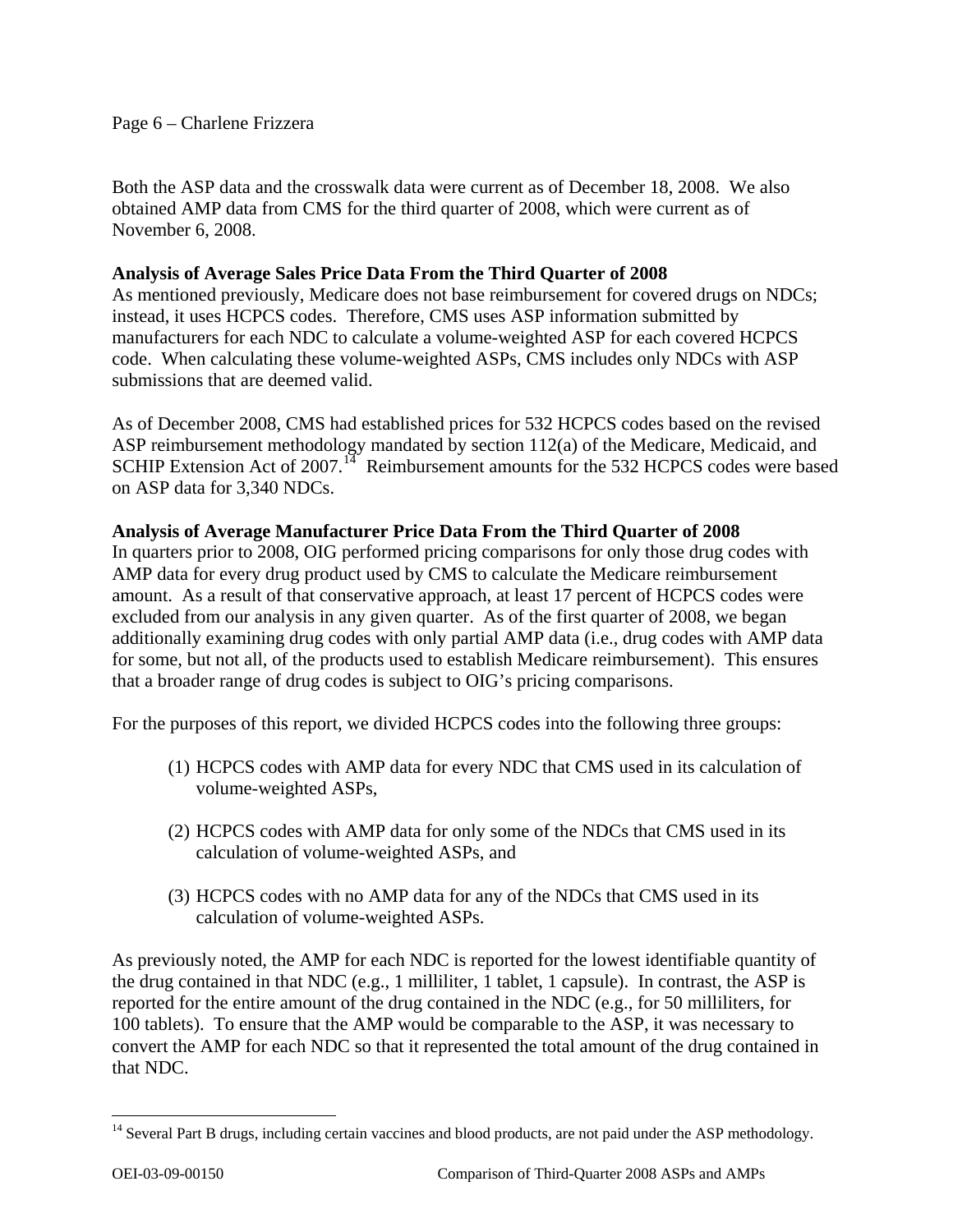### Page 7 – Charlene Frizzera

To calculate "converted AMPs" for NDCs in the first and second groups, we multiplied the AMP by the total amount of the drug contained in each NDC, as identified by sources such as the CMS crosswalk file, manufacturer Web sites, the "Red Book," and the Food and Drug Administration's NDC directory. For certain NDCs, we were unable to successfully identify the amount of the drug reflected by the ASP and therefore could not calculate a converted AMP. Because of these unsuccessful AMP conversions, 11 HCPCS codes were removed from our analysis.

Using NDCs with successful AMP conversions, we then calculated a volume-weighted AMP for each of the corresponding HCPCS codes, consistent with the revised methodology for calculating volume-weighted ASPs. Appendix C provides a more detailed description of the methods we used to both convert AMPs and calculate volume-weighted AMPs. Table 1 provides the final number of HCPCS codes and NDCs included in our analysis after we removed NDCs with either no AMP data or unsuccessful AMP conversions.

| <b>Availability of AMP Data for HCPCS Code</b> | Number of<br><b>HCPCS Codes</b> | Number of<br><b>NDCs</b> |
|------------------------------------------------|---------------------------------|--------------------------|
| Complete AMP Data                              | 325                             | 1.291                    |
| Partial AMP Data                               | 129                             | 1.083                    |
| No AMP Data                                    | 67                              | 222                      |

**Table 1: Number of Drug Codes and NDCs Included in OIG's Pricing Comparison**

Source: OIG analysis of third-quarter 2008 ASP and AMP data, 2009.

### **Comparing Volume-Weighted ASPs to Volume-Weighted AMPs for the Third Quarter of 2008 Using the Revised ASP Payment Methodology**

For each of the HCPCS codes included in our study, we compared the volume-weighted ASP and AMP and determined whether the ASP for the code exceeded the AMP by at least 5 percent.

For those HCPCS codes that met or exceeded the 5-percent threshold, we reviewed the associated NDCs to verify the accuracy of the billing unit information. According to our review, NDCs for four codes had billing unit information in CMS's crosswalk file that may not have accurately reflected the number of billing units actually contained in the NDC. Because volume-weighted ASPs and AMPs are calculated using this billing unit information, we could not be certain that the results for these codes were correct. Therefore, we did not consider these four HCPCS codes as having met the 5-percent threshold.

For the remaining HCPCS codes, we then estimated the monetary impact of lowering reimbursement to 103 percent of the AMP.[15](#page-6-0) For each of the HCPCS codes that met the

<span id="page-6-0"></span> $\overline{a}$ <sup>15</sup> Section  $1847A(d)(3)(C)$  of the Act directs the Secretary to replace payment amounts for drugs that meet the 5-percent threshold with the lesser of the widely available market price for the drug (if any) or 103 percent of the AMP. For the purposes of this study, we used 103 percent of the AMP to estimate the impact of lowering reimbursement amounts. If widely available market prices had been available for these drugs and lower than 103 percent of the AMP, the savings estimate presented in this report would have been greater.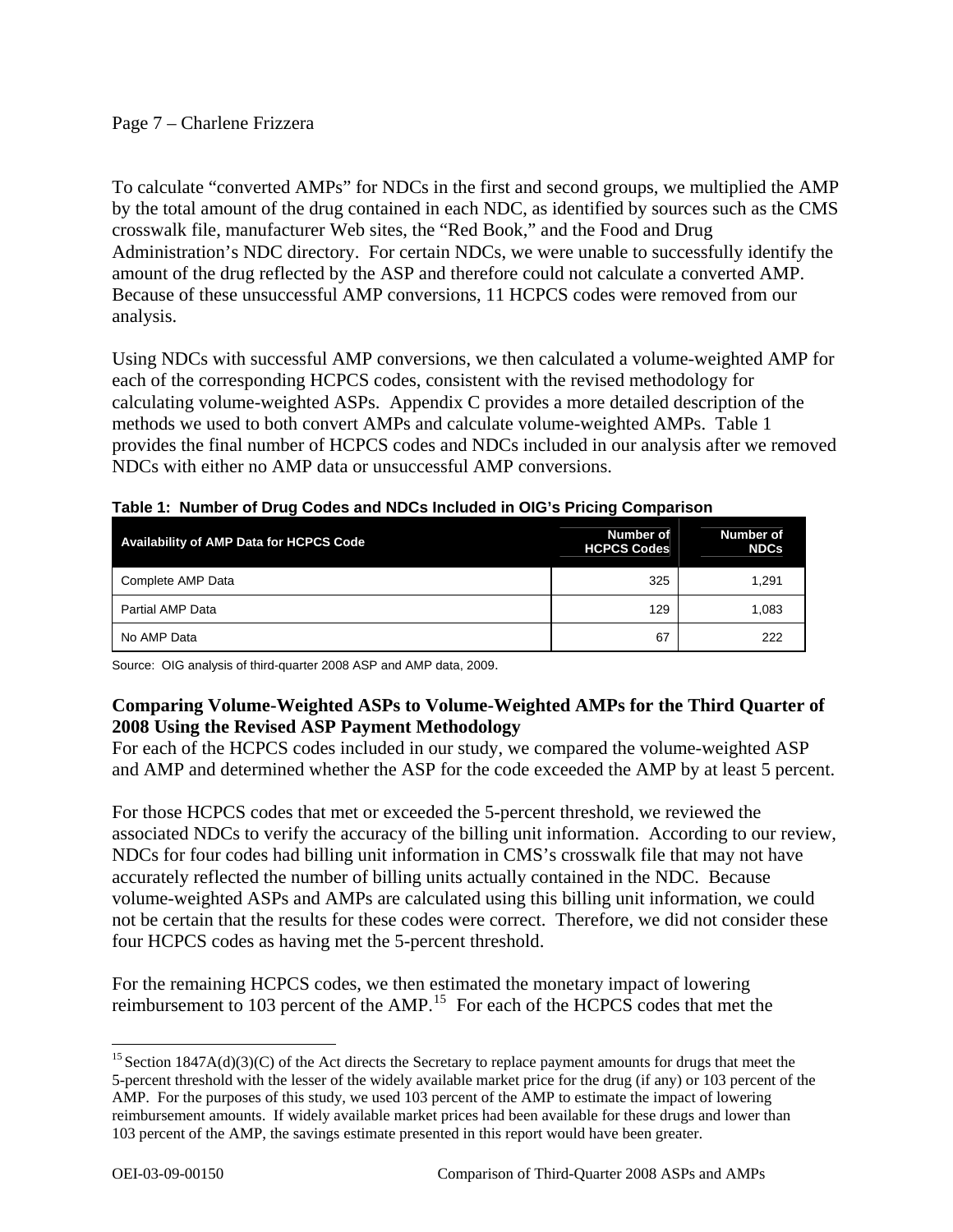5-percent threshold, we calculated 103 percent of the volume-weighted AMP and subtracted this amount from the first-quarter 2009 reimbursement amount for the HCPCS code, which is equal to 106 percent of the volume-weighted ASP. To estimate the financial effect for the first quarter of 2009, we then multiplied the difference by one-fourth of the number of services that were allowed by Medicare for each HCPCS code in 2007, as reported in BESS.<sup>[16](#page-7-0)</sup> This estimate assumes that the number of services that were allowed by Medicare in 2007 remained consistent from one quarter to the next and that there were no significant changes in utilization between 2007 and 2008.

### **Identifying Codes That Would Also Have Met the 5-Percent Threshold in Previous Quarters Under the Revised Payment Methodology**

Using volume-weighted ASPs and AMPs calculated under the revised ASP payment methodology,[17](#page-7-1) we determined whether codes meeting the 5-percent threshold in the third quarter of 2008 would have also met the 5-percent threshold in any of the six previous quarters, dating back to the first quarter of 2007.

### **Limitations**

We did not verify the accuracy of manufacturer-reported ASP and AMP data, nor did we verify the underlying methodology used by manufacturers to calculate ASPs and AMPs. Furthermore, we did not verify the accuracy of CMS's crosswalk files or examine NDCs that CMS opted to exclude from its calculation of Part B drug reimbursement amounts.

Manufacturers are required to submit their quarterly ASP and AMP data to CMS 30 days after the close of the quarter. Our analyses were performed on ASP and AMP data compiled by CMS soon after that deadline. We did not verify whether manufacturers later provided revised or missing data to CMS.

Furthermore, the definition of AMP changed effective January 2007, such that AMPs must now be determined without regard to customary prompt pay discounts.<sup>[18](#page-7-2)</sup> Because manufacturers are still required to include customary prompt pay discounts in their ASP calculations, the dynamic between ASPs and AMPs may be different in this report as compared to that in OIG reports using prices submitted before 2007.

### **Standards**

This inspection was conducted in accordance with the "Quality Standards for Inspections" issued by the President's Council on Integrity and Efficiency and the Executive Council on Integrity and Efficiency.

 $\overline{a}$ 

<span id="page-7-2"></span><span id="page-7-1"></span><span id="page-7-0"></span><sup>&</sup>lt;sup>16</sup> At the time of extraction, 2007 BESS data were 98 percent complete.<br><sup>17</sup> CMS was not required to apply the revised ASP payment methodology to ASP data submitted by manufacturers prior to the fourth quarter of 2007. However, to establish a more useful and consistent benchmark for comparisons of ASPs and AMPs over time, OIG recently completed a report examining ASPs and AMPs for all four quarters of 2007 using the revised methodology (i.e., we recalculated volume-weighted ASPs and AMPs using the revised methodology for the first three quarters of 2007). We used these recalculated ASPs and AMPs in this current report. <sup>18</sup> Section 1927(k)(1) of the Act (as amended by section 6001(c)(1) of the DRA) and CMS, Medicaid Drug R Program, "Bulletin for Participating Drug Manufacturers," Release No. 76, December 15, 2006.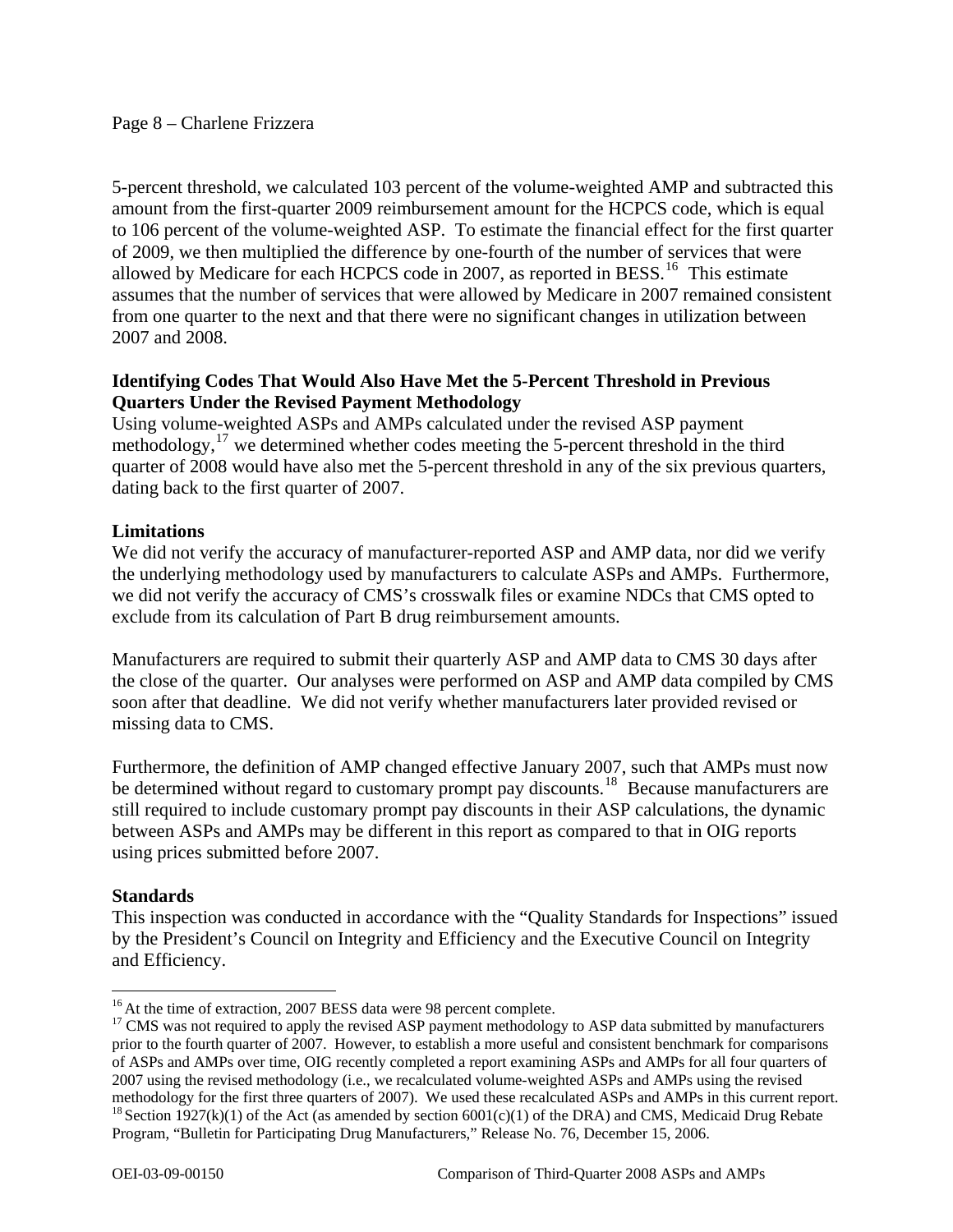### **RESULTS**

### **Of the 325 Drug Codes With Complete AMP Data, Volume-Weighted ASPs for 15 Exceeded the Volume-Weighted AMPs by at Least 5 Percent**

Consistent with sections 1847A(d)(2)(B) and 1847A(d)(3) of the Act, OIG compared ASPs to AMPs to identify instances in which the ASP for a particular drug exceeded the AMP by a threshold of 5 percent. Under the revised ASP payment methodology mandated by statute, 15 of the 325 HCPCS codes with complete AMP data (5 percent) met this 5-percent threshold in the third quarter of 2008. A list of the 15 HCPCS codes, including their descriptions and HCPCS dosage amounts, is presented in Appendix D.

more. The ASPs for two of these codes were more than double the AMPs. Table 2 describes the extent to which ASPs exceeded AMPs for the 15 HCPCS codes.<sup>[19](#page-8-0)</sup> For four of the codes, volume-weighted ASPs exceeded volume-weighted AMPs by 20 percent or

| <b>Percentage by Which ASP</b><br><b>Exceeded AMP</b> | <b>Number of HCPCS</b><br>Codes |
|-------------------------------------------------------|---------------------------------|
| 5.00%-9.99%                                           | 7                               |
| 10.00%-19.99%                                         | 4                               |
| 20.00%-29.99%                                         | 1                               |
| 30.00%-39.99%                                         | 0                               |
| 40.00%-49.99%                                         | 0                               |
| 50.00%-59.99%                                         | 1                               |
| 60.00%-69.99%                                         | 0                               |
| 70.00%-79.99%                                         | 0                               |
| 80.00%-89.99%                                         | 0                               |
| 90.00%-99.99%                                         | 0                               |
| 100% and above                                        | 2                               |
| Total                                                 | 15                              |

#### **Table 2: Extent to Which ASPs Exceeded AMPs for 15 HCPCS Codes With Complete AMP Data**

Source: OIG analysis of third-quarter 2008 ASP and AMP data, 2009.

Most of the HCPCS codes (12 of 15) were previously identified by OIG as having ASPs that exceeded the AMPs by at least 5 percent.<sup>[20](#page-8-1)</sup> Under the revised methodology, two HCPCS codes (J1364 and Q0169) would have met the 5-percent threshold in each of the past seven quarters, dating back to the first quarter of 2007. The remaining 10 HCPCS codes would have met the 5-percent threshold in two of the seven quarters if the revised methodology had

<span id="page-8-0"></span><sup>&</sup>lt;sup>19</sup> Because of the confidential nature of ASP data, the information in the table is presented in ranges.<br><sup>20</sup> We compared the results from this report to those in recent OIG reports (OEI-03-09-00050, OEI-03-08-00530,

<span id="page-8-1"></span>and OEI-03-08-00450) that examined ASPs and AMPs for the first and second quarters of 2008 and all four quarters of 2007 using the revised methodology.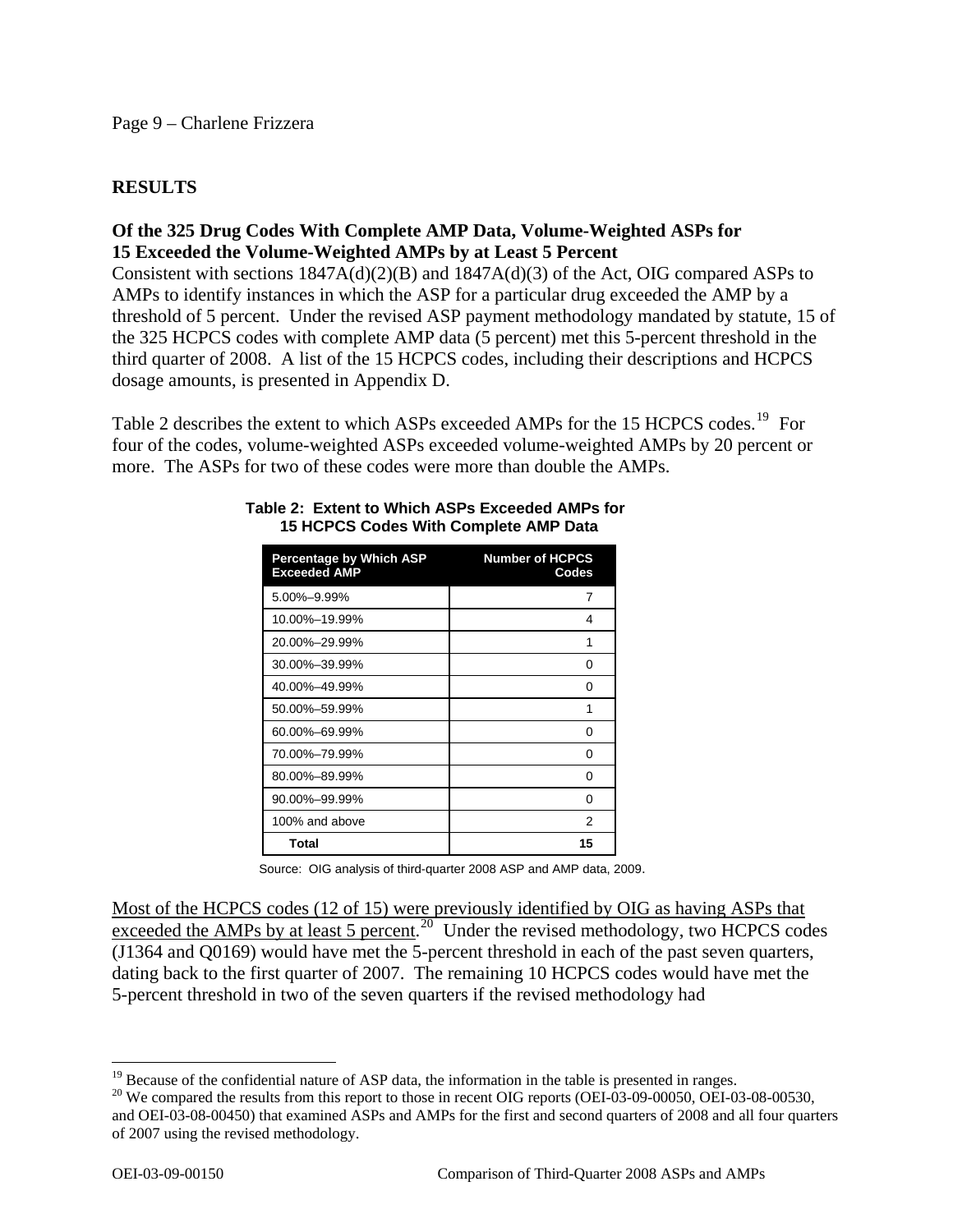#### Page 10 – Charlene Frizzera

been used since the beginning of 2007. Table 3 presents a breakdown of the 12 HCPCS codes that previously met the threshold for price adjustments under the revised methodology.

| OIG Reports Comparing ASP and AMP |                                 |                           |                                 |                                  |                                 |                                  |                                 |
|-----------------------------------|---------------------------------|---------------------------|---------------------------------|----------------------------------|---------------------------------|----------------------------------|---------------------------------|
| <b>HCPCS</b><br>Code              | <b>Third</b><br>Quarter<br>2008 | Second<br>Quarter<br>2008 | <b>First</b><br>Quarter<br>2008 | <b>Fourth</b><br>Quarter<br>2007 | <b>Third</b><br>Quarter<br>2007 | <b>Second</b><br>Quarter<br>2007 | <b>First</b><br>Quarter<br>2007 |
| J1364                             | X                               | X                         | X                               | X                                | X                               | X                                | X                               |
| Q0169                             | X                               | X                         | X                               | X                                | X                               | X                                | X                               |
| J8515                             | X                               | X                         |                                 |                                  |                                 |                                  |                                 |
| J9040                             | X                               | $X^*$                     |                                 |                                  |                                 |                                  |                                 |
| J9225                             | $\times$                        | X                         |                                 |                                  |                                 |                                  |                                 |
| J9370                             | X                               | X*                        |                                 |                                  |                                 |                                  |                                 |
| J9375                             | X                               | $X^*$                     |                                 |                                  |                                 |                                  |                                 |
| J9380                             | X                               | $X^*$                     |                                 |                                  |                                 |                                  |                                 |
| J1020                             | X                               |                           | X                               |                                  |                                 |                                  |                                 |
| J2792                             | X                               |                           | X                               |                                  |                                 |                                  |                                 |
| J7500                             | X                               |                           |                                 |                                  | X                               |                                  |                                 |
| J7631                             | X                               |                           |                                 |                                  | X                               |                                  |                                 |

| Table 3:  Twelve HCPCS Codes That Met the 5-Percent Threshold in the Third Quarter of 2008 |  |
|--------------------------------------------------------------------------------------------|--|
| and Previous Quarters Using Complete AMP Data                                              |  |

\* These codes met the 5-percent threshold in the second quarter of 2008 based on partial AMP data. Source: OIG analysis of ASP and AMP data from the first three quarters of 2008 and all four quarters of 2007.

Lowering reimbursement amounts for the 15 HCPCS codes to 103 percent of the AMPs would have reduced Medicare allowances by almost three-quarters of a million dollars in the first quarter of 2009. Sections  $1847A(d)(3)(A)$  and (B) of the Act provide that the Secretary may disregard the ASP pricing methodology for a drug with an ASP that exceeds the AMP by at least 5 percent. Pursuant to section 1847A(d)(3)(C) of the Act, ". . . the Secretary shall, effective as of the next quarter, substitute for the amount of payment . . . the lesser of (i) the widely available market price . . . (if any); or (ii) 103 percent of the average manufacturer price . . . ."<sup>[21](#page-9-0)</sup> In this study, we identified 15 HCPCS codes that met the 5-percent threshold specified in the Act. We estimate that, if reimbursement amounts for these 15 codes had been based on 103 percent of the AMPs during the first quarter of 2009, Medicare expenditures would have been reduced by \$720,000 in that quarter.<sup>[22](#page-9-1)</sup> <sup>[23](#page-9-2)</sup>

<u>.</u>

<span id="page-9-0"></span> $^{21}$  For the purposes of this study, we used 103 percent of the AMP to estimate the impact of lowering reimbursement amounts. If widely available market prices had been available for these drugs and lower than 103 percent of the AMP, the savings estimates presented in this report would have been greater.

<span id="page-9-1"></span> $22$  This savings estimate assumes that the number of services that were allowed by Medicare in 2007 remained consistent from one quarter to the next and that there were no significant changes in utilization between 2007 and 2008.

<span id="page-9-2"></span> $^{23}$  One of the fifteen HCPCS codes did not have any services in the 2007 BESS file. As a result, a savings estimate could not be calculated for this code.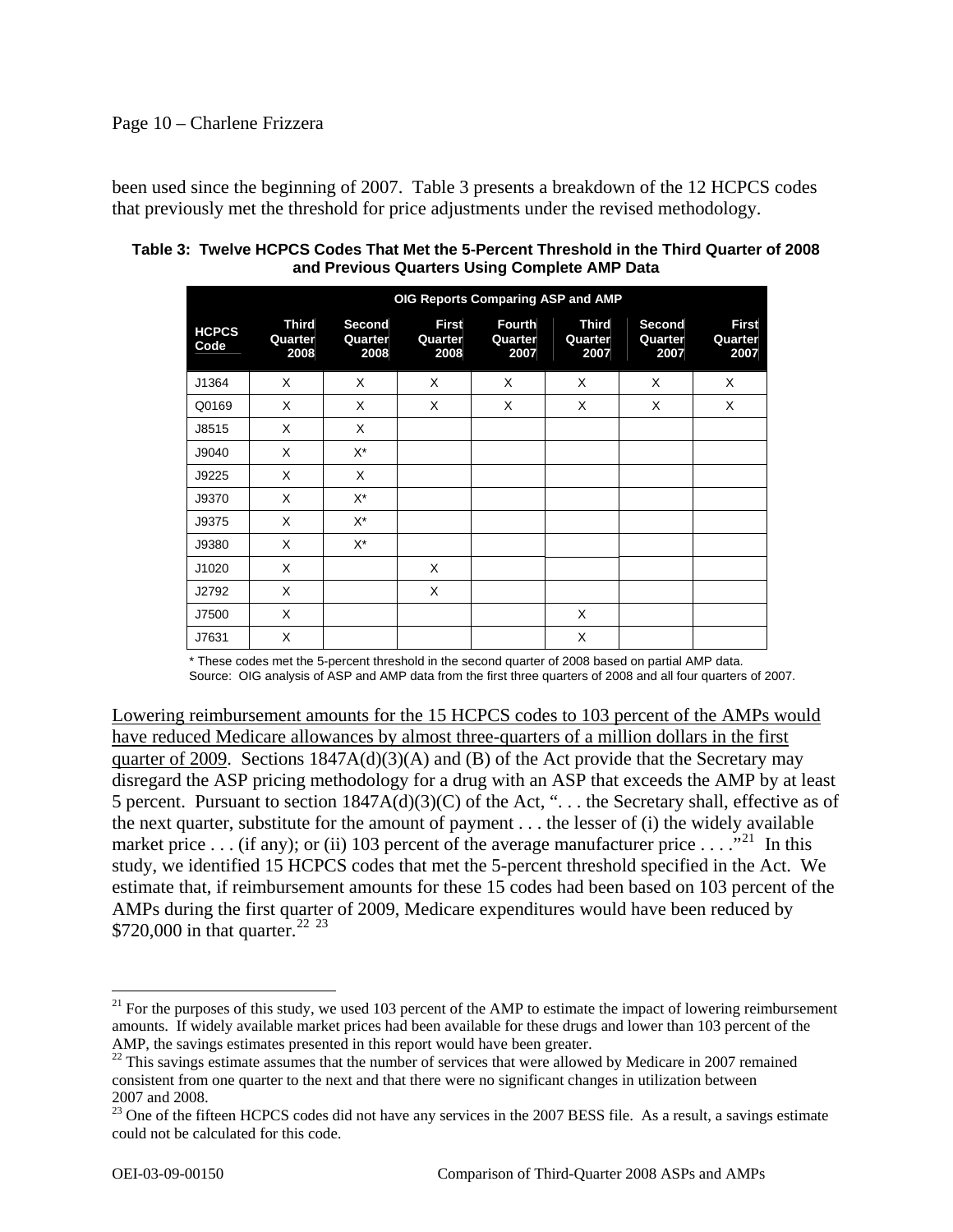#### Page 11 – Charlene Frizzera

One of the fifteen HCPCS codes accounted for over 70 percent of the estimated savings. If the reimbursement amount for code J9225 had been based on 103 percent of the AMP during the first quarter of 2009, Medicare expenditures would have been reduced by an estimated \$509,000.

### **Of the 129 Drug Codes With Partial AMP Data, Volume-Weighted ASPs for 21 Exceeded the Volume-Weighted AMPs by at Least 5 Percent**

In addition to examining HCPCS codes with complete AMP data, we examined 129 HCPCS codes for which only partial AMP data were available. Under the revised payment methodology, ASPs for 21 of these 129 HCPCS codes (16 percent) exceeded the AMPs by at least 5 percent in the third quarter of 2008. A list of the 21 HCPCS codes, including their descriptions and HCPCS dosage amounts, is presented in Appendix E.

Table 4 describes the extent to which ASPs exceeded AMPs for the 21 HCPCS codes.<sup>[24](#page-10-0)</sup> For almost half of the codes (10 of 21), volume-weighted ASPs exceeded volume-weighted AMPs by 20 percent or more. The ASPs for three of these codes were more than double the AMPs.

| <b>Percentage by Which ASP</b><br><b>Exceeded AMP</b> | <b>Number of HCPCS</b><br>Codes |
|-------------------------------------------------------|---------------------------------|
| $5.00\% - 9.99\%$                                     | 9                               |
| 10.00%-19.99%                                         | 2                               |
| 20.00%-29.99%                                         | 4                               |
| 30.00%-39.99%                                         | 0                               |
| 40.00%-49.99%                                         | O                               |
| 50.00%-59.99%                                         | 0                               |
| 60.00%-69.99%                                         | 1                               |
| 70.00%-79.99%                                         | 0                               |
| 80.00%-89.99%                                         | 1                               |
| 90.00%–99.99%                                         | 1                               |
| 100% and above                                        | 3                               |
| Total                                                 | 21                              |

#### **Table 4: Extent to Which ASPs Exceeded AMPs for 21 HCPCS Codes With Partial AMP Data**

Source: OIG analysis of third-quarter 2008 ASP and AMP data, 2009.

Over half of the 21 HCPCS codes with partial AMP data were previously identified by OIG as having ASPs that exceeded the AMPs by at least 5 percent.<sup>[25](#page-10-1)</sup> Under the revised methodology, one HCPCS code (J9260) would have met the 5-percent threshold in five of the past seven quarters. Another six HCPCS codes would have met the 5-percent threshold in three of the seven quarters if the revised methodology had been used since the beginning of 2007. Table 5

<span id="page-10-0"></span> $^{24}$  The information in the table is presented in ranges because of the confidential nature of ASP data.

<span id="page-10-1"></span><sup>&</sup>lt;sup>25</sup> Results from this report were compared to those in recent OIG reports (OEI-03-09-00050, OEI-03-08-00530, and OEI-03-08-00450) that examined ASPs and AMPs for the first and second quarters of 2008 and all four quarters of 2007 using the revised methodology.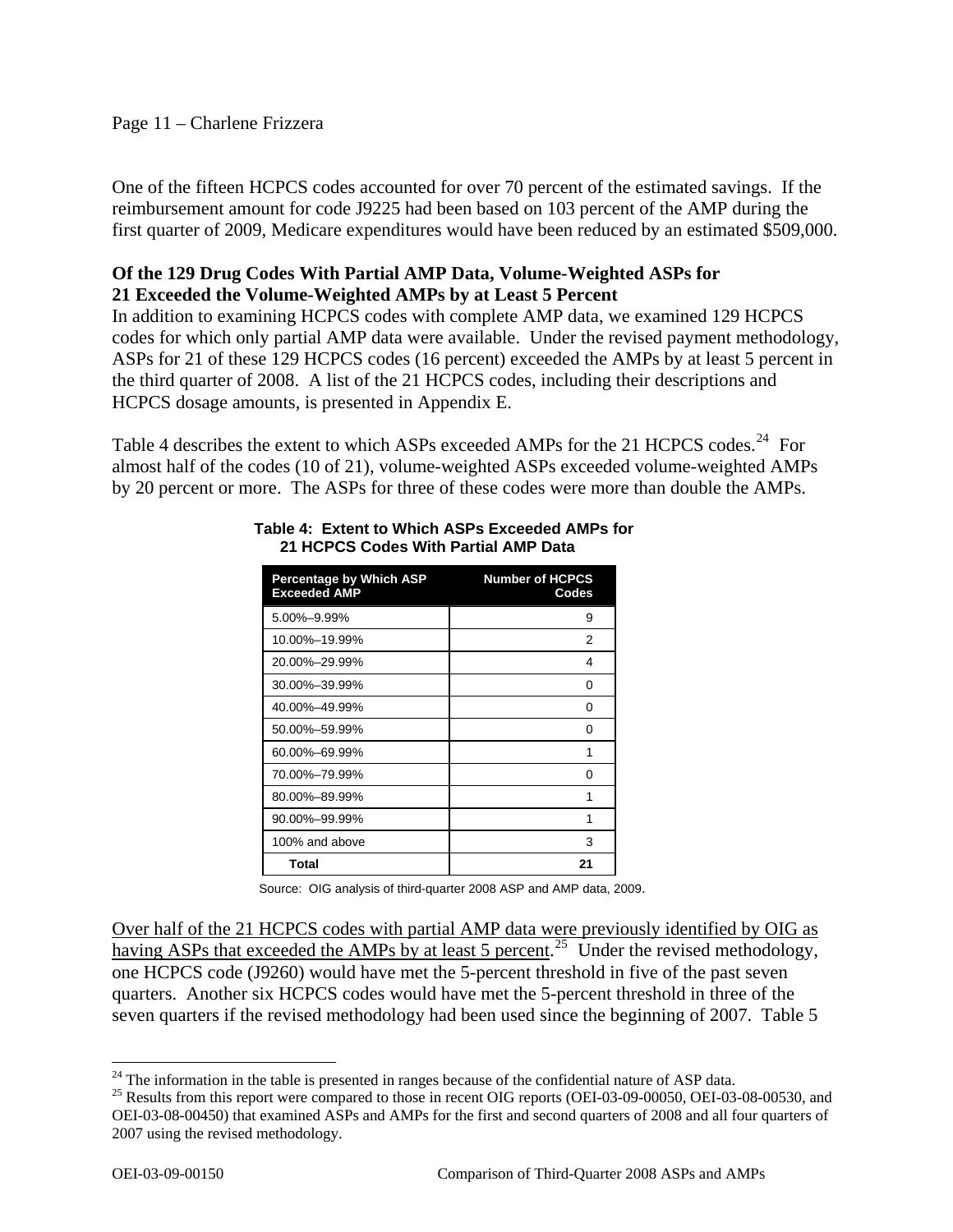#### Page 12 – Charlene Frizzera

presents a breakdown of the 12 HCPCS codes that previously met the threshold for price adjustments under the revised methodology.

| Table 5: Twelve HCPCS Codes That Met the 5-Percent Threshold in the Third Quarter of 2008 |  |
|-------------------------------------------------------------------------------------------|--|
| and Previous Quarters Using Partial AMP Data                                              |  |

|                      | OIG Reports Comparing ASP and AMP |                           |                                 |                                  |                                 |                           |                                 |
|----------------------|-----------------------------------|---------------------------|---------------------------------|----------------------------------|---------------------------------|---------------------------|---------------------------------|
| <b>HCPCS</b><br>Code | Third<br>Quarter<br>2008          | Second<br>Quarter<br>2008 | <b>First</b><br>Quarter<br>2008 | <b>Fourth</b><br>Quarter<br>2007 | <b>Third</b><br>Quarter<br>2007 | Second<br>Quarter<br>2007 | <b>First</b><br>Quarter<br>2007 |
| J9260                | X                                 | X                         | $X^*$                           |                                  | X                               |                           | X                               |
| J0560                | X                                 | X*                        | X*                              |                                  |                                 |                           |                                 |
| J0670                | X                                 | $X^*$                     | $X^*$                           |                                  |                                 |                           |                                 |
| J1190                | X                                 | $X^*$                     | $X^*$                           |                                  |                                 |                           |                                 |
| J2310                | X                                 | $X^*$                     | X*                              |                                  |                                 |                           |                                 |
| J9060                | X                                 |                           | $X^*$                           |                                  |                                 |                           | Χ                               |
| J9062                | X                                 |                           | $X^*$                           |                                  |                                 |                           | X                               |
| J1642                | X                                 | $X^*$                     |                                 |                                  |                                 |                           |                                 |
| J7506                | X                                 | $X^*$                     |                                 |                                  |                                 |                           |                                 |
| J9185                | X                                 | $X^*$                     |                                 |                                  |                                 |                           |                                 |
| J0170                | X                                 |                           | X*                              |                                  |                                 |                           |                                 |
| J0278                | X                                 |                           | X                               |                                  |                                 |                           |                                 |

\* These codes previously met the 5-percent threshold during the specified quarter based on partial AMP data. Source: OIG analysis of ASP and AMP data from the first two quarters of 2008 and all four quarters of 2007.

Lowering reimbursement amounts for the 21 HCPCS codes to 103 percent of the AMPs would have reduced Medicare allowances by an estimated \$9 million in the first quarter of 2009.<sup>[26](#page-11-0) [27](#page-11-1)</sup><sup>[28](#page-11-2)</sup> One of the twenty-one HCPCS codes accounted for almost 80 percent of the \$9 million. If the reimbursement amount for code J7614 had been based on 103 percent of the AMPs during the first quarter of 2009, Medicare expenditures would have been reduced by an estimated \$6.8 million.

<span id="page-11-0"></span> $26$  For the purposes of this study, we used 103 percent of the AMP to estimate the impact of lowering reimbursement amounts. If widely available market prices had been available for these drugs and lower than 103 percent of the AMP, the savings estimates presented in this report would have been greater.

<span id="page-11-1"></span><sup>&</sup>lt;sup>27</sup> This savings estimate assumes that the number of services that were allowed by Medicare in 2007 remained consistent from one quarter to the next and that there were no significant changes in utilization between 2007 and 2008.

<span id="page-11-2"></span> $^{28}$  Two of the twenty-one HCPCS codes did not have any services in the 2007 BESS file. As a result, savings estimates could not be calculated for these codes.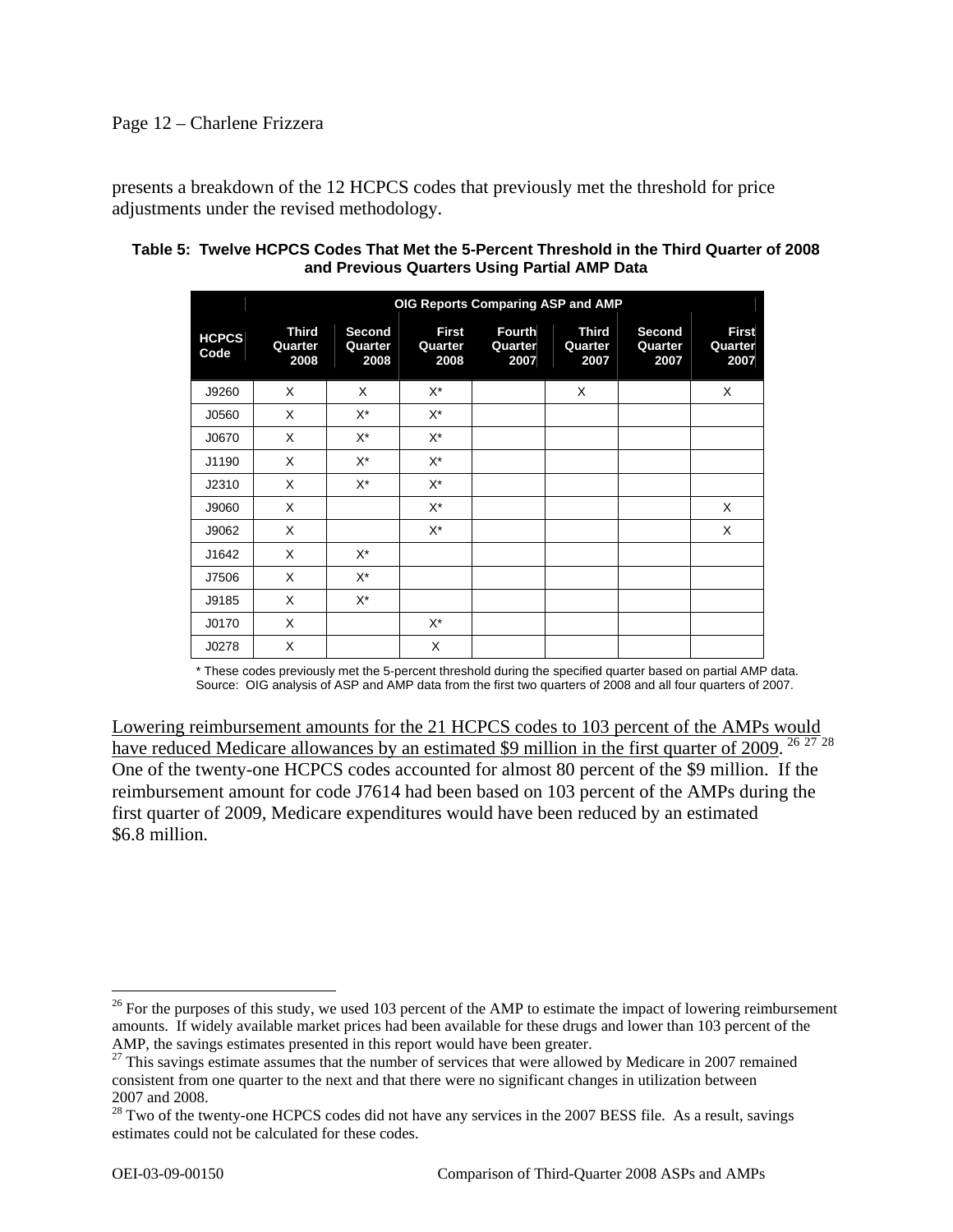### **Pricing Comparisons Could Not Be Performed on 67 Drug Codes Because No AMP Data Were Available**

For 67 HCPCS codes, OIG could not compare ASPs and AMPs because there were no AMP data for any of the 222 NDCs that CMS used when calculating drug reimbursement amounts for these codes. In 2007, Medicare allowances for these 67 codes totaled \$15 million.<sup>[29](#page-12-0)</sup>

Almost 30 percent of NDCs without AMP data belonged to manufacturers with Medicaid drug rebate agreements.<sup>[30](#page-12-1)</sup> Manufacturers for 29 percent of the NDCs without AMP data (65 of 222) participated in the Medicaid drug rebate program as of the third quarter of 2008 and were therefore generally required to submit AMP data.<sup>[31](#page-12-2) [32](#page-12-3)</sup> The majority (65 percent) of these 65 NDCs belonged to three manufacturers.

Manufacturers for the remaining 157 of 222 NDCs did not participate in the Medicaid drug rebate program and therefore were not required to submit AMP data.

## **CONCLUSION**

To monitor Medicare reimbursement amounts based on ASPs and consistent with sections  $1847A(d)(2)(B)$  and  $1847A(d)(3)$  of the Act, OIG compared ASPs and AMPs to identify instances in which the ASP for a particular drug exceeded the AMP by at least 5 percent. This is  $OIG's 11<sup>th</sup>$  report comparing ASPs and AMPs, and it examines HCPCS codes with AMP data for every NDC that CMS used to establish reimbursement amounts, as well as HCPCS codes with only partial AMP data.

Using the revised ASP payment methodology recently implemented by CMS, we identified a total of 36 HCPCS codes in the third quarter of 2008 that met the threshold for price adjustment. Fifteen of the thirty-six HCPCS codes had complete AMP data. Of these 15 codes, 12 were previously identified by OIG as having ASPs that exceeded the AMPs by at least 5 percent under the revised methodology. Two of the twelve HCPCS codes (J1364 and Q0169) met the 5-percent threshold in each of the past seven quarters, dating back to the first quarter of 2007. The remaining 21 of 36 HCPCS codes also met the 5-percent threshold in the third quarter of 2008 but did not have AMP data for every NDC that CMS used when calculating reimbursement. Finally, we could not compare ASPs and AMPs for 67 HCPCS codes because AMP data were not submitted for any of the NDCs that CMS used to calculate reimbursement. Manufacturers for almost 30 percent of these NDCs had Medicaid drug rebate agreements and

<span id="page-12-0"></span> $^{29}$  Of the 67 HCPCS codes with no associated AMP data, 21 did not have any services in the 2007 BESS file. As a result, these codes were not included in the total Medicare allowances for the year.

<span id="page-12-1"></span><sup>&</sup>lt;sup>30</sup> To determine whether a manufacturer participated in the Medicaid drug rebate program, we consulted the list of participating drug companies posted on CMS's Web site.

<span id="page-12-2"></span> $31$  Although manufacturers with rebate agreements are generally required to submit AMP data, there may be valid reasons why an AMP was not provided for a specific NDC in a given quarter. For example, a manufacturer may not have been required to submit an AMP if the drug product had been terminated and there was no drug utilization during the quarter.

<span id="page-12-3"></span><sup>&</sup>lt;sup>32</sup> These 65 NDCs were crosswalked to 29 HCPCS codes.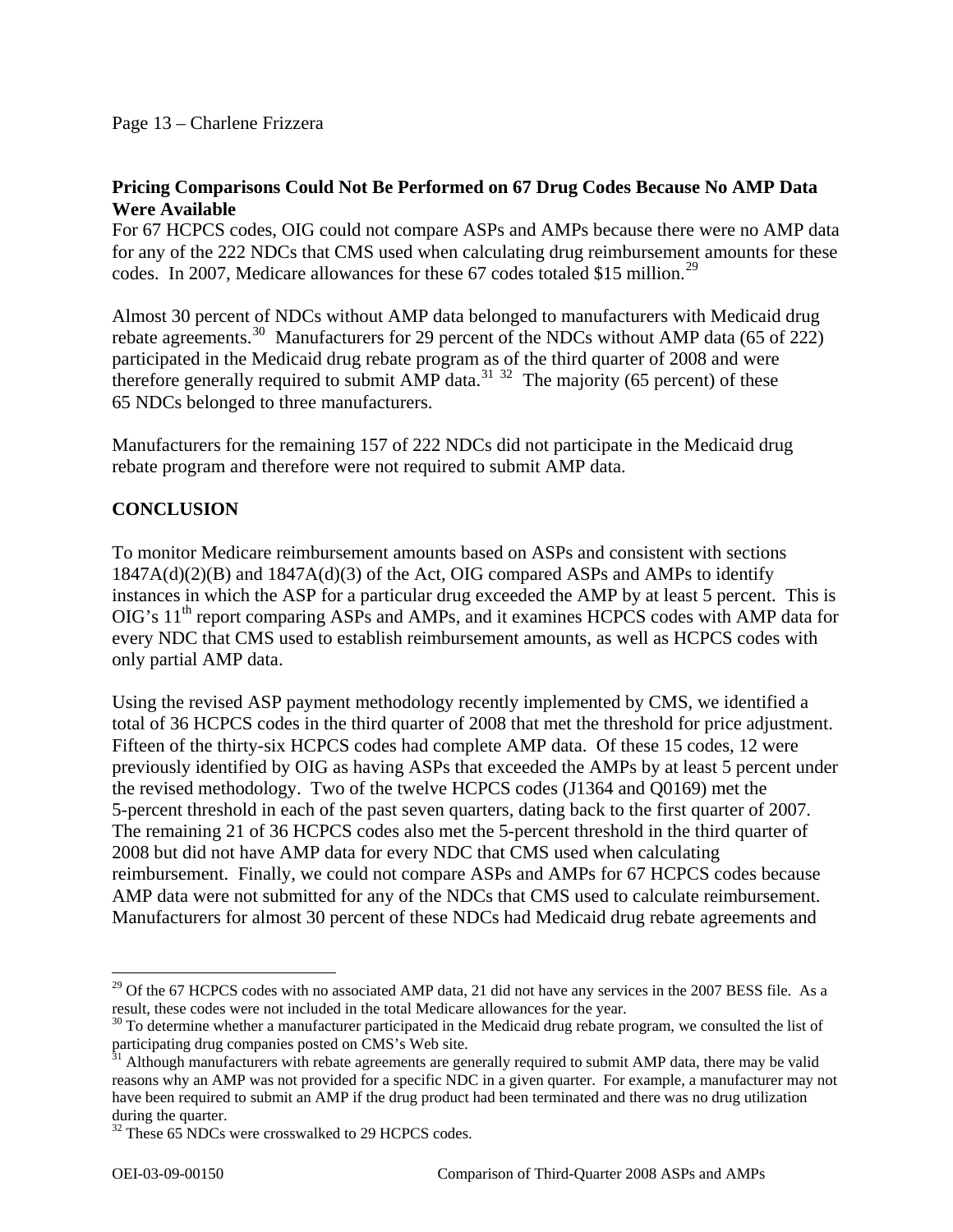Page 14 – Charlene Frizzera

were therefore generally required to submit AMPs. OIG will continue to work with CMS to evaluate and pursue appropriate actions against those manufacturers that fail to submit required data.

Some of OIG's previous reports comparing ASPs and AMPs have contained recommendations, which we continue to support.<sup>[33](#page-13-0)</sup> We are not making additional recommendations in this report and, as such, are issuing the report directly in final form. If you have comments or questions about this report, please provide them within 60 days. Please refer to report number OEI-03-09-00150 in all correspondence.

<span id="page-13-0"></span><sup>&</sup>lt;sup>33</sup> For example, OIG, "Comparison of Average Sales Prices and Average Manufacturer Prices: An Overview of 2007," OEI-03-08-00450, December 2008.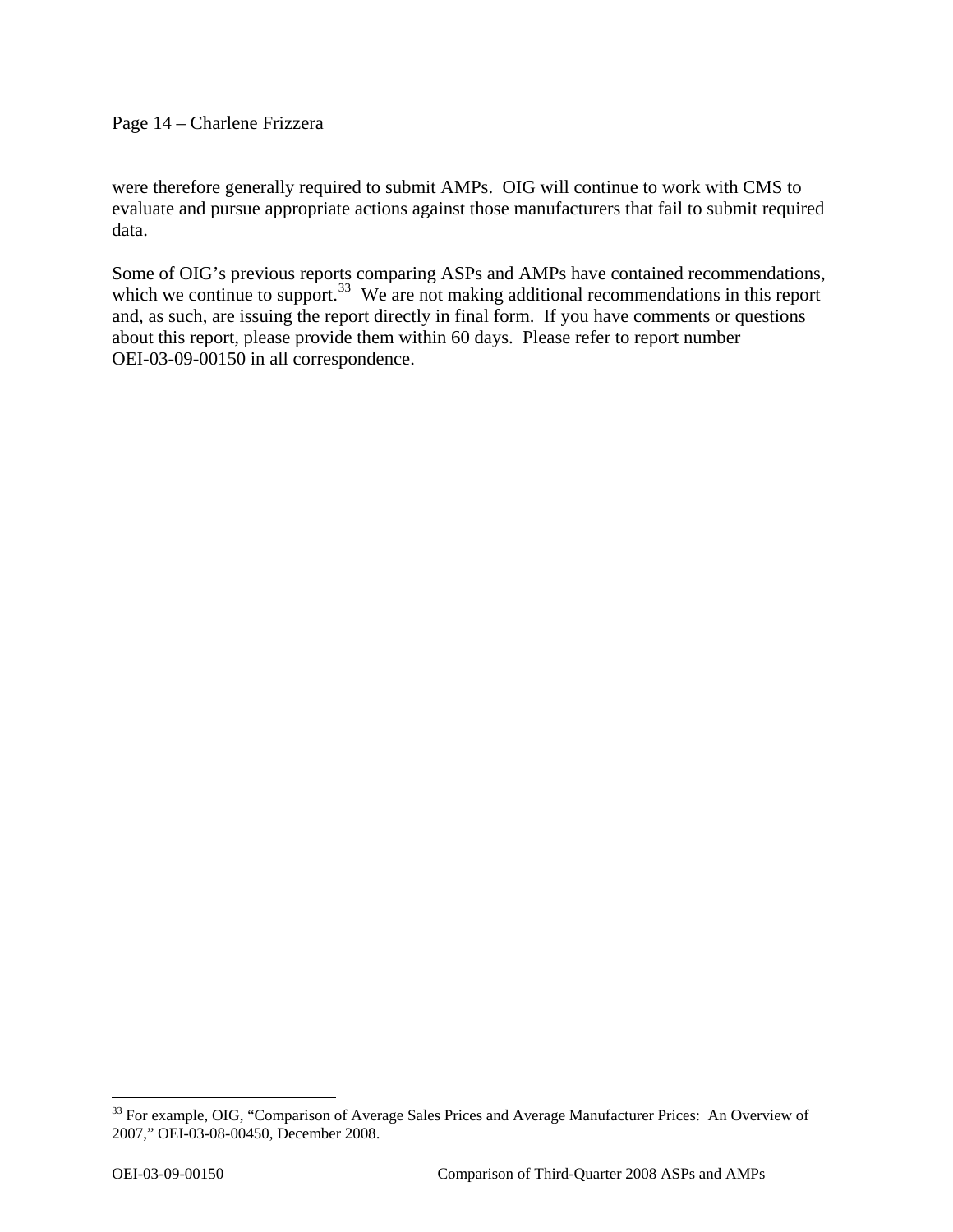### **APPENDIX A**

### **Equations Used by the Centers for Medicare & Medicaid Services To Calculate Volume-Weighted Average Sales Prices**

In the following equations, a "billing unit" is defined as the number of Healthcare Common Procedure Coding System (HCPCS) code units that are contained in a national drug code (NDC).

**1. The Revised Equation Used by the Centers for Medicare & Medicaid Services (CMS) To Calculate Volume-Weighted Average Sales Prices (ASP) Beginning April 1, 2008** 

> *Volume-Weighted ASP for the Billing Unit of HCPCS Code Sum of(ASP for NDC* \* *Number of NDCs Sold) Sum of (Number of NDCs Sold* \* *Billing Units in NDC)* **=**

### **2. The Equation Used by CMS To Calculate Volume-Weighted ASPs Before April 1, 2008**



*Sum of Number of NDCs Sold*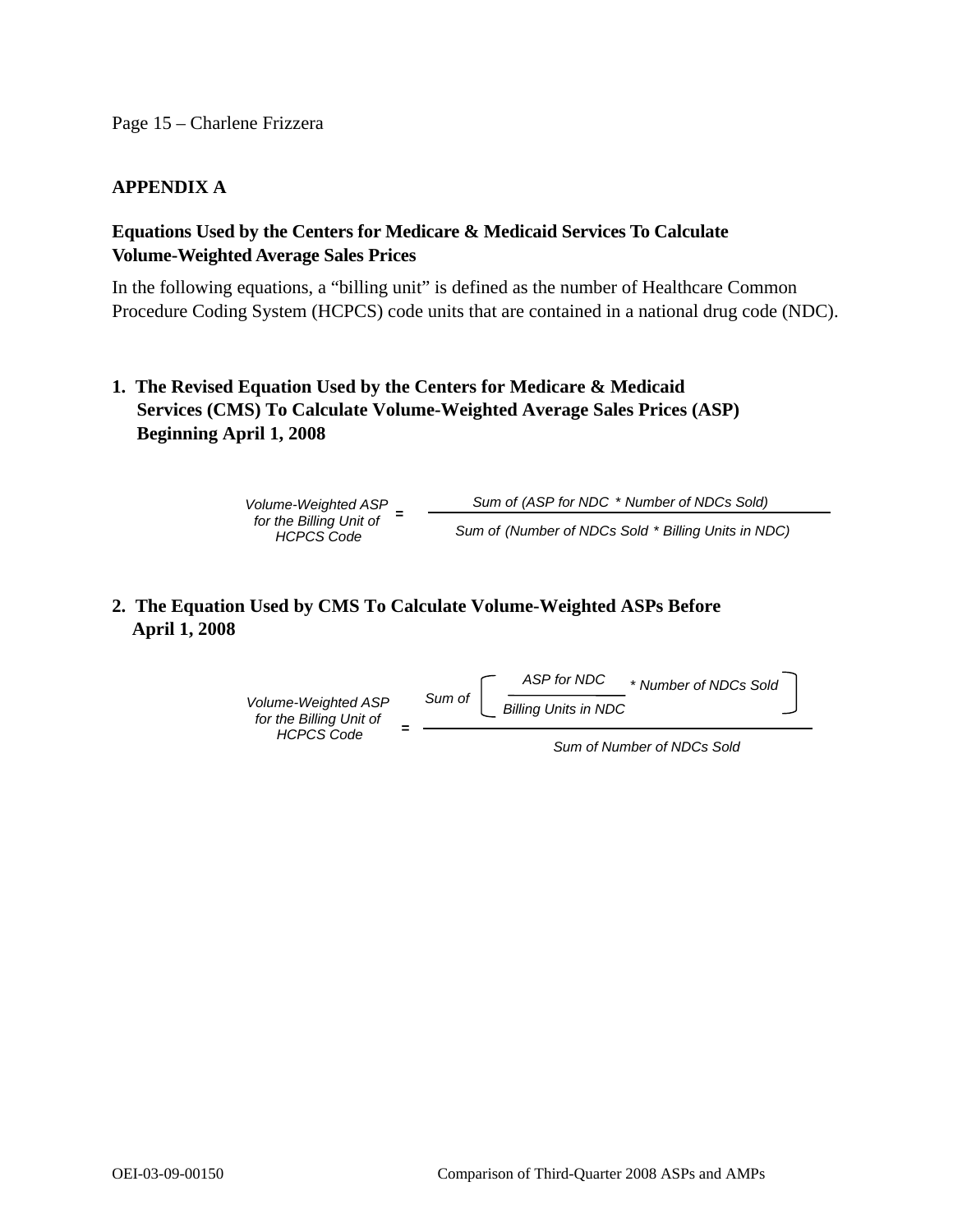#### Page 16 – Charlene Frizzera

### **APPENDIX B**

## **Previous Office of Inspector General Reports Comparing Average Sales Prices and Average Manufacturer Prices**

- "Monitoring Medicare Part B Drug Prices: A Comparison of Average Sales Prices to Average Manufacturer Prices" (OEI-03-04-00430), April 2006
- "Comparison of Fourth-Quarter 2005 Average Sales Prices to Average Manufacturer Prices: Impact on Medicare Reimbursement for Second Quarter 2006" (OEI-03-06-00370), July 2006
- "Comparison of Third-Quarter 2006 Average Sales Prices to Average Manufacturer Prices: Impact on Medicare Reimbursement for First Quarter 2007" (OEI-03-07-00140), July 2007
- "Comparison of First-Quarter 2007 Average Sales Prices to Average Manufacturer Prices: Impact on Medicare Reimbursement for Third Quarter 2007" (OEI-03-07-00530), September 2007
- "Comparison of Second-Quarter 2007 Average Sales Prices and Average Manufacturer Prices: Impact on Medicare Reimbursement for Fourth Quarter 2007" (OEI-03-08-00010), December 2007
- "Comparison of Third-Quarter 2007 Average Sales Prices and Average Manufacturer Prices: Impact on Medicare Reimbursement for First Quarter 2008" (OEI-03-08-00130), May 2008
- "Comparison of Fourth-Quarter 2007 Average Sales Prices and Average Manufacturer Prices: Impact on Medicare Reimbursement for Second Quarter 2008" (OEI-03-08-00340), August 2008
- "Comparison of Average Sales Prices and Average Manufacturer Prices: An Overview of 2007" (OEI-03-08-00450), December 2008
- "Comparison of First-Quarter 2008 Average Sales Prices and Average Manufacturer Prices: Impact on Medicare Reimbursement for Third Quarter 2008" (OEI-03-08-00530), December 2008
- "Comparison of Second-Quarter 2008 Average Sales Prices and Average Manufacturer Prices: Impact on Medicare Reimbursement for Fourth Quarter 2008" (OEI-03-09-00050), February 2009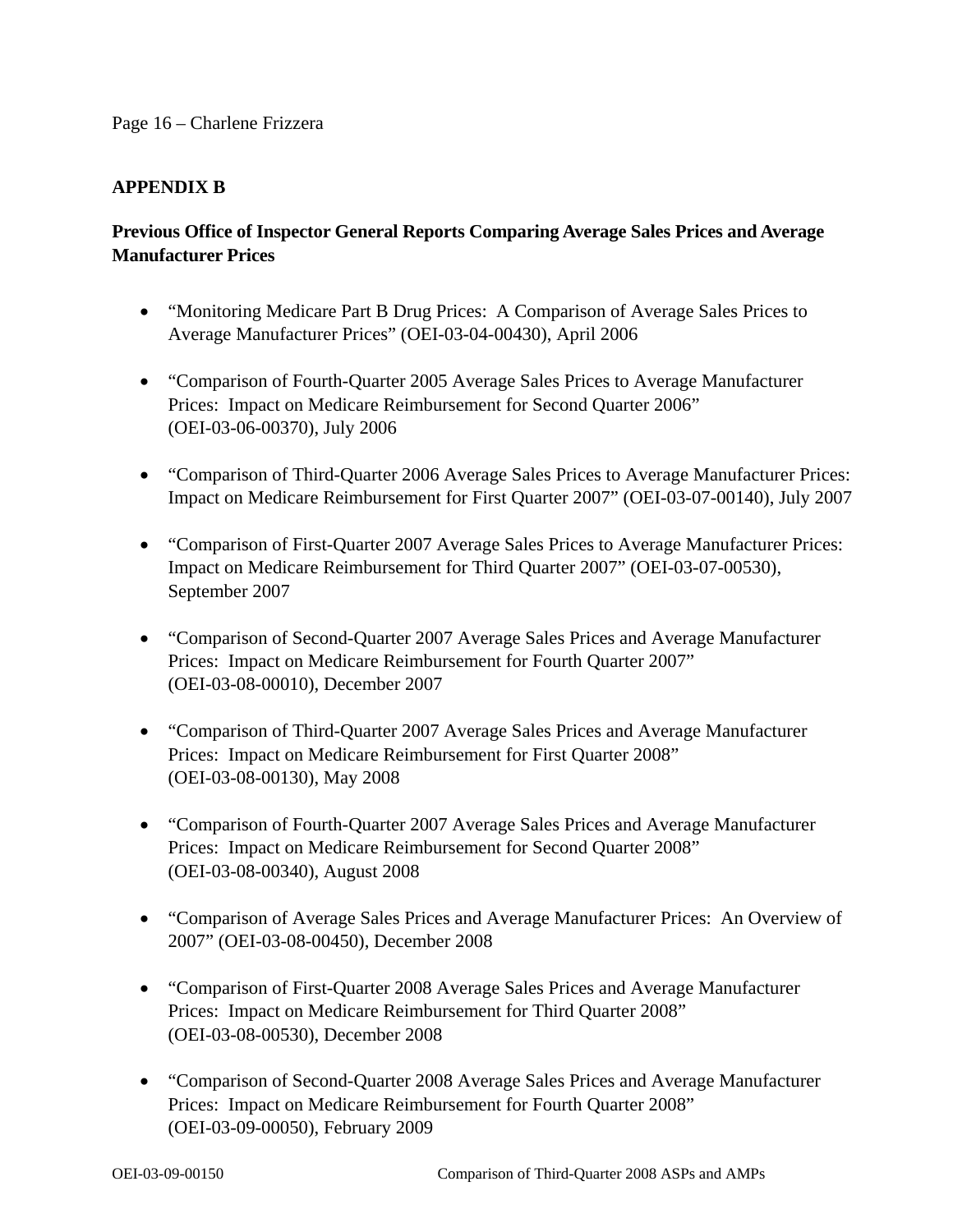### **APPENDIX C**

### **Detailed Methodology for Converting and Volume-Weighting Average Manufacturer Prices for the Third Quarter of 2008**

Healthcare Common Procedure Coding System codes with complete average manufacturer price data. Of the 532 Healthcare Common Procedure Coding System (HCPCS) codes with reimbursement amounts based on average sales prices (ASP), 335 had average manufacturer prices (AMP) for every national drug code (NDC) that the Centers for Medicare & Medicaid Services (CMS) used to calculate volume-weighted ASPs. These 335 HCPCS codes represented 1,372 NDCs. For 15 NDCs, we could not successfully identify the amount of the drug reflected by the ASP and therefore could not calculate a converted AMP. These 15 NDCs were crosswalked to 10 HCPCS codes. We did not include these 10 HCPCS codes (81 NDCs) in our final analysis.

Using the converted AMPs for the remaining 1,291 NDCs, we then calculated a volume-weighted AMP for each of the remaining 325 HCPCS codes consistent with the revised methodology for calculating volume-weighted ASPs.

HCPCS codes with partial AMP data. There were 130 HCPCS codes with AMP data for only some of the NDCs that CMS used in its calculation of volume-weighted ASPs. These 130 HCPCS codes represented a total of 1,746 NDCs. AMP data were either missing or unavailable for 648 of these NDCs, which were then excluded from our calculation of volume-weighted AMPs.<sup>[34](#page-16-0)</sup>

We calculated converted AMPs for each of the remaining 1,098 NDCs. For 15 of the 1,098 NDCs, we could not successfully identify the amount of the drug reflected by the ASP and therefore could not calculate a converted AMP. We removed these 15 NDCs from our analysis.<sup>[35](#page-16-1)</sup> As a result, one HCPCS code no longer had any NDCs with AMP data. Therefore, this HCPCS code was removed from our analysis.

Using the converted AMPs for the remaining 1,083 NDCs, we then calculated a volume-weighted AMP for each of the remaining 129 HCPCS codes consistent with the revised methodology for calculating volume-weighted ASPs.

<span id="page-16-0"></span><sup>&</sup>lt;sup>34</sup> Although AMP data for these 648 NDCs were excluded from our calculation of volume-weighted AMPs, the corresponding ASPs were not excluded from the volume-weighted ASPs as determined by CMS. Volume-weighted ASPs remained the same, regardless of the availability of AMP data.

<span id="page-16-1"></span><sup>&</sup>lt;sup>35</sup> Although we removed NDCs with problematic AMP conversions, we did not remove the corresponding HCPCS codes, provided that other NDCs for those drug codes had usable AMP data. This differs from our analysis of HCPCS codes with complete AMP data, in which we removed not only the NDCs with problematic AMP conversions, but also the corresponding HCPCS codes.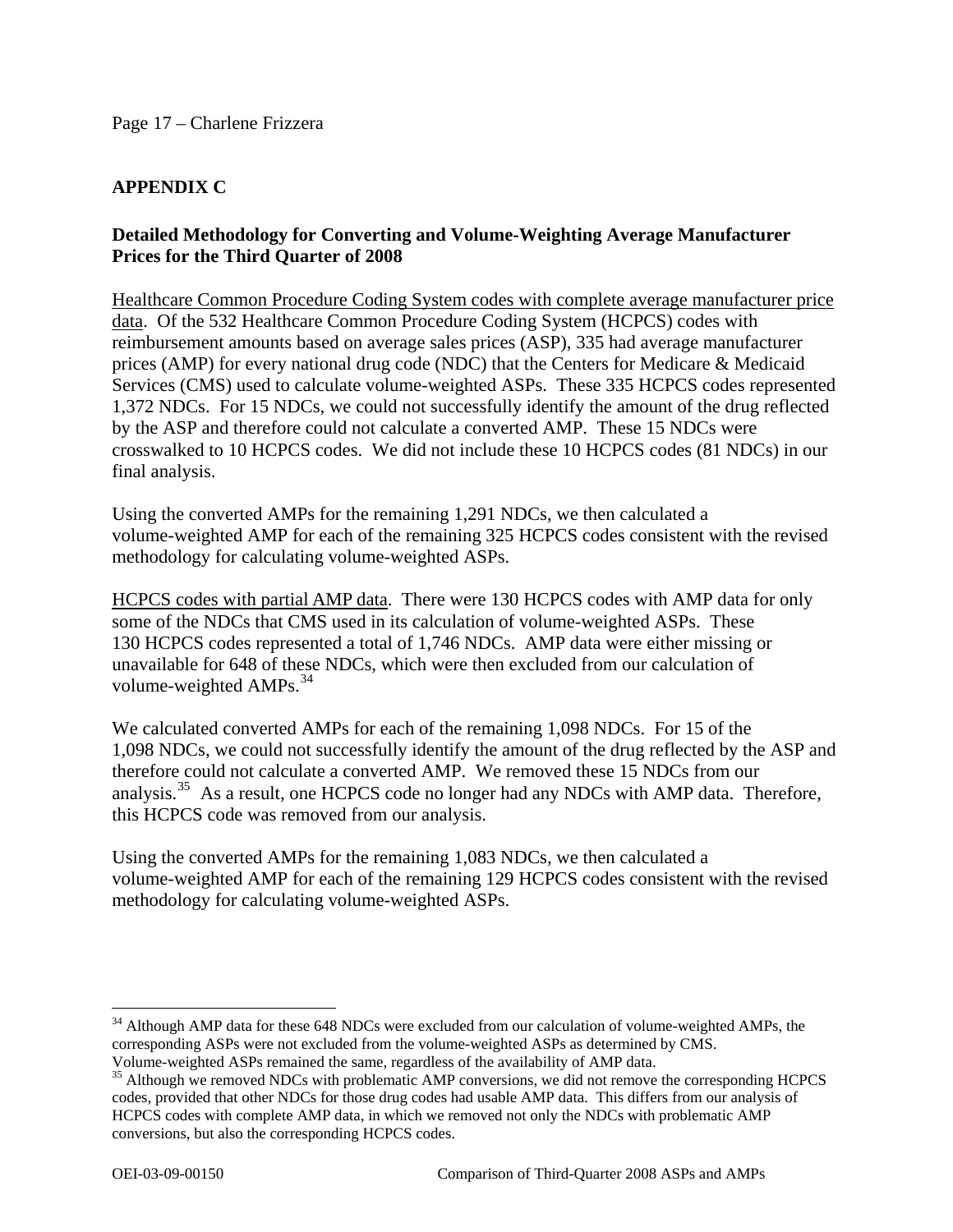Page 18 – Charlene Frizzera

HCPCS codes with no AMP data. For 67 HCPCS codes, there were no AMP data for any of the NDCs that CMS used in its calculation of volume-weighted ASPs. These 67 HCPCS codes represented 222 NDCs.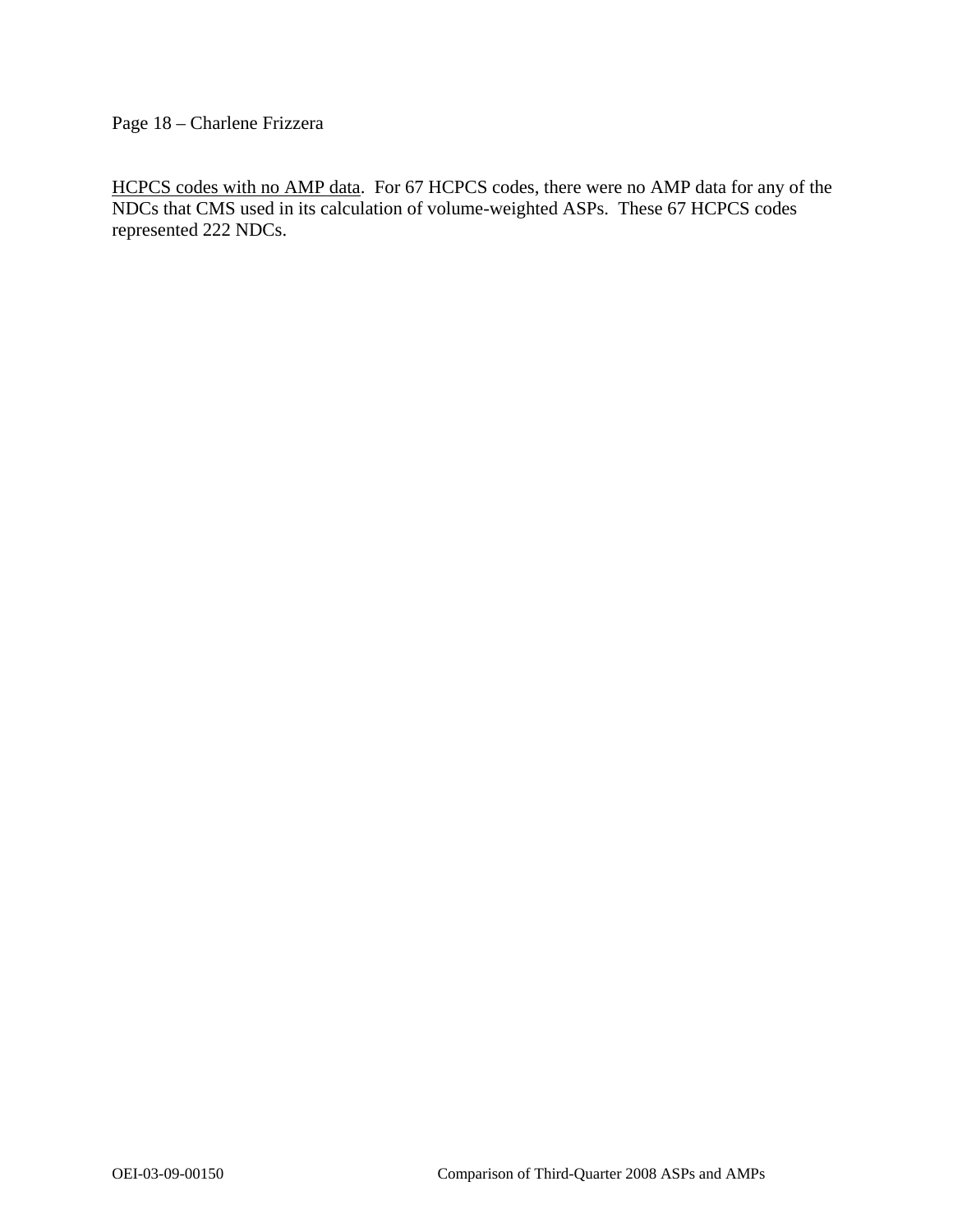### Page 19 – Charlene Frizzera

#### **APPENDIX D**

### **Fifteen Drug Codes With Complete Average Manufacturer Price Data That Met the 5-Percent Threshold in the Third Quarter of 2008**

| Drug  |                                     |                         |
|-------|-------------------------------------|-------------------------|
| Code  | <b>Short Description</b>            | <b>Drug Code Dosage</b> |
| J0330 | Succinycholine chloride injection   | 20 mg                   |
| J0720 | Chloramphenicol sodium injection    | 1 <sub>g</sub>          |
| J1020 | Methylprednisolone injection        | 20 <sub>mg</sub>        |
| J1364 | Erythro lactobionate                | 500 mg                  |
| J2765 | Metoclopramide HCI injection        | 10 mg                   |
| J2792 | Rho(D) immune globulin              | 100 units               |
| J7500 | Azathioprine, oral                  | 50 mg                   |
| J7631 | Cromolyn sodium inhalation solution | 10 <sub>mg</sub>        |
| J8515 | Cabergoline, oral                   | $0.25$ mg               |
| J9040 | Bleomycin sulfate injection         | 15 units                |
| J9225 | Histrelin implant                   | 50 mg                   |
| J9370 | Vincristine sulfate injection       | 1 $mg$                  |
| J9375 | Vincristine sulfate injection       | 2 <sub>mg</sub>         |
| J9380 | Vincristine sulfate injection       | 5 <sub>mg</sub>         |
| Q0169 | Promethazine HCI, oral              | 12.5 mg                 |

Source: Office of Inspector General analysis of third-quarter 2008 average sales price and average manufacturer price data, 2009.